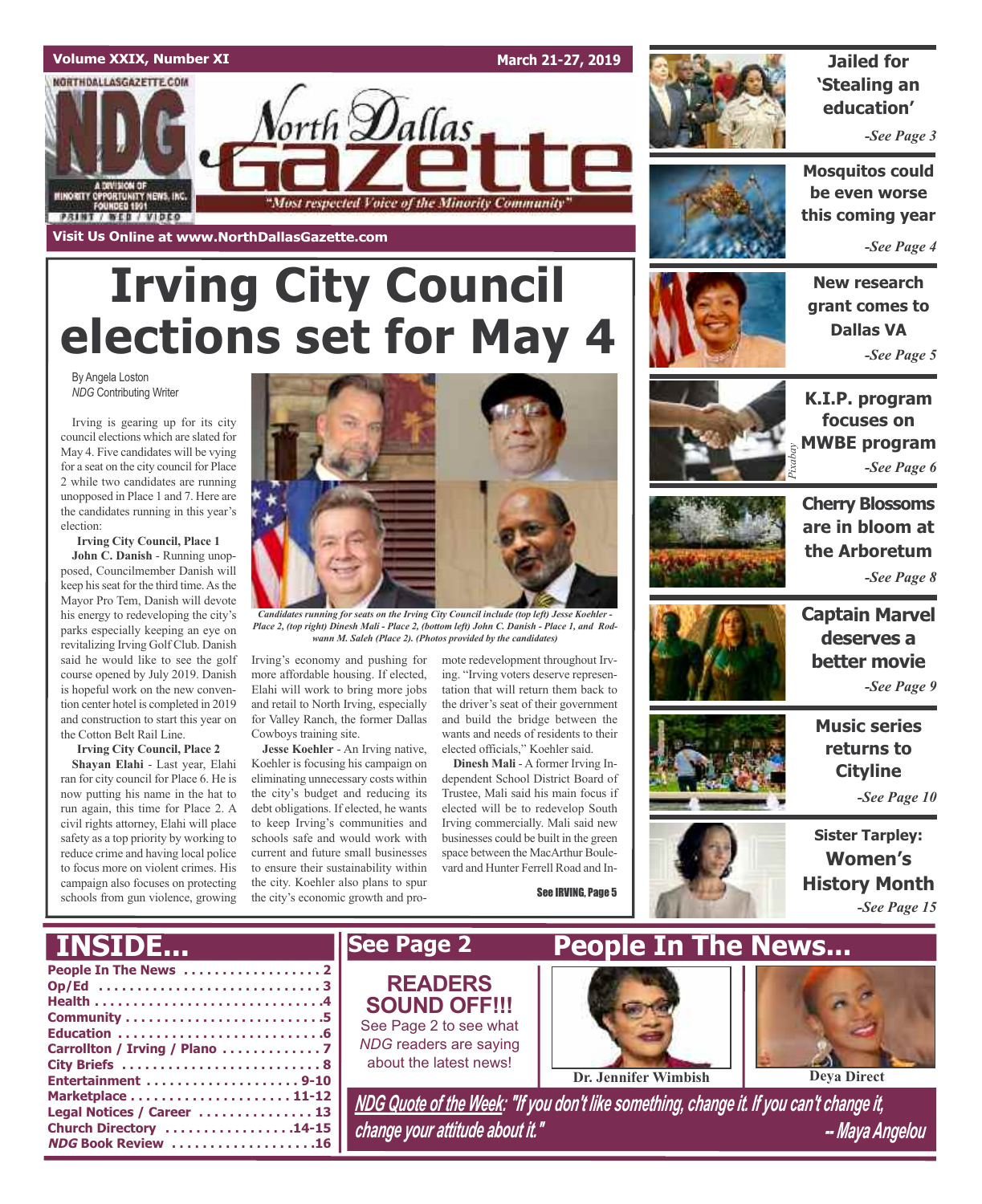#### **People in the News www.NorthDallasGazette.com**

## **Dr. Jennifer Wimbish**

Dr. Jennifer Wimbish, the first African American President of Cedar Valley College (CVC), of the Dallas County Community College District, in her recently released book "Leadership Wisdom For All Generation," takes you on a journey, including her walk with God, from her childhood in the segregated South, to her college presidency, as she shares character and leadership principles gleaned from her mentors –wise authentic leaders.

Wimbish provides in each chapter a short autobiography, followed by character

## **Deya Direct**

Deya Direct, Life Coach, award-winning author and founder of the "Super-PowHer Podcast" is celebrating Women's History Month and the podcast's first year anniversary by hosting the "Super Self-Care Power Summit: Heal, Elevate, Ignite." This empowering day of self-awareness, health and wellness will host over 100 women on Saturday, March 30, 2019 from 11 am to 4 pm at SPACES - McKinney Avenue in Dallas. Media personality Shannon Hart will serve as the emcee for the afternoon.

"This self-care event will



and leadership lessons learned from her mentors. Dr. Wimbish concludes the book by presenting lessons derived from her own experiences. Wimbish says that the book is linked to her commitment to transgenerational learning. She believes strongly that each generation must leave a legacy that includes the learning of wise individuals, thus preparing tomorrow's world leaders.

One endorser of the book noted that, Dr Wimbish provides leadership principles that are valuable, life-changing, and that challenge all to lead with integrity. Her written accounts of leaders "Words of Wisdom" from her past serves us well today. Wimbish's personal journey and voice on leadership is one that inspires, and results in a must-read book for every current and emerging leaders. A millennial from the college graduating class of 2020 states, "Leadership

Super Self-Care Power Summit and the SuperpowHer Podcast. "It's a safe place for women from all walks of life to gather to learn from one another's experiences with open and honest conversations without carrying the burden of having all the answers or having it all together."

The "Super Self-Care Power Summit: Heal, Elevate, Ignite" will provide an ultimate self-care experience that will feature an array of highlights including engaging panel conversations with mental health and wellness experts from across the country, interactive yoga workshops, life and business Wisdom for all Generation is both simple and insightful. Dr. Wimbish manages to express her message in a compelling fashion that is reminiscent of listening to one's own family. This book stays true to its title by offering aphorisms which will resonate with anyone—regardless of age."

Dr. Wimbish is known for her commitment to supporting and mentoring individualsin achieving their goals. As the President of Cedar Valley College, she led the college to recognition as a military friendly campus, and one nationally known as a model for sustainability. During her tenure, record increases in enrollment, com-

coaching sessions, facials and mini massages. Attendees will also be able to enjoy selfie booths, shop with vendors, and participate in icebreakers to kick start self-care rituals and routines.

The following are among the exciting featured panels and topics taking place throughout the day:

*It's An Inside Job:* This session will address wellnessfrom a holistic perspective and include OBGYN Jessica Shepherd MD, Nutritionist and Trainer Paul Ritter, Skin Expert and Facialist Tomorrow Lee as well as celebrity fashion designers and instructor partpletion, and graduation rates afforded many students access to a college education.

The college's Phi Theta Kappa Chapter won the title of Most Distinguished Chapter in the world, contributing to Dr. Wimbish receiving Phi Theta Kappa's prestigious Michael Bennett Lifetime Achievement Award.

Wimbish has taught on numerous leadership topics and presented at leadership conferences across the nation. Dr. Wimbish is a graduate of Michigan State University, holding a doctorate degree in higher, adult, and lifelong education. She also holds a master's degree in guidance and counseling

ners Nikki Chu and Monica

L. *Saving Our Superwoman (SOS):* Lead by TV and Radio Personality Claudia Jordan, this discussion will help women understand that she must prioritize herself. Women will be reminded of their worthiness and receive self-care tips that can be implemented in the midst of life challenges.

*The Man Whisperer:* Sure to be a hit, this session will help provide an understanding of the hearts and minds of men. Consisting of single, married and divorced men, this panel will speak from their hearts about how they cope emotionally. This

\$69\* DIVORCE

from Texas A & M University-Kingsville; and a bachelor's degree in history education from Hampton University (VA).

Upcoming local book signings during launch week:

• Thurs, April 4, 4-6:00 pm, Brookhaven College, Bldg S/Rm S003, 3939 Valley View Lane, Farmer, Branch.

• Sat, April 6, 2:30 – 4:00 pm. University of North Texas, Dallas, Founder's Hall Bldg, Rm 101, 7300 University Hill Blvd.

• Sun, April 7, 1-3:00 pm, Half Price Bookstore, Highway 67, Cedar Hill, Texas.

discussion will be moderated by Neuropsychologist Ryeal Simms, The Relationship Scientist and Deya Direct also known as"The Man Whisperer".

Open to women and men, of all ages and backgrounds, tickets are \$50 for general admission and \$150 for VIP and are can be purchased by visiting www. Super-PowHer.eventbrite.com. A percentage of proceeds raised will benefit Dress for Success Dallas. For sponsorship and vendor opportunities, please contact info@deyadirect.net. For event updates, stay connected on Facebook and Instagram @DeyaDirect.

## **NDG Readers Sound Off...**

#### **Win tickets to Black Violin**

This is my daughter's first year learning to play violin at school. She wanted to be in band but i got the violin when someone moved and sold it cheap. I want her to see playing the violin can be as cool an exciting as playing a band instrument.

*-- Elizabeth D Afriyie*

#### **To the editor:**

MAJOR shout out to @sarah4nabj @NABJ for not allowing @CNN to get a pass! I have said RE-PEATEDLY just bc a network leans left & has a lot of black faces on air, the question is who is in the

EXECUTIVE office in ALL networks? @DrBen-Chavis @NDGEditor *-- @TezlynFigaro* via Twitter

celebrate femininity and humanity, encouraging us to breathe, heal, and renew, while also providing essential tools for living better and loving stronger," said Deya Direct, founder of the

#### **City Council candidates spar over backing, issues during District 5 and 8 presentations at MNP forum**

Great event Monday night at the African American Museum. Please make time to attend these important forums and learn more about those who would lead our city.

-- Steven Wollard *via Facebook*



Great recap!! Awesome job Erik Wilson

-- Denita LQ *via Facebook*

I watched part of the broadcast. It was interesting to watch the two. I thought Erik made some great points. Restrooms at stand alone stations I don't agree with.



Criminal Defense Family Cases **• DWI / Suspended License • Divorce / Annulment • Child Support / Paternity** *Wilfong / ND* **• WARRANTS Removed ¥ • Custody Modification • 24 Hour Jail Release ¥ • Restraining Order • Occupational license, felonies • Protective Order** *David* **• Protective Order • Name Change / Adoption • Misdeamenor/Felonies ¥ • Domestic Violence** ----------------Easy Payment Plans via Facebook Law Offices Of Vincent Ndu Does anyone debate about the youth programs that need to be 214-638-5 *- Lyfe Blaq* via Facebook *817-277-0196 (Metro)* **To share your** 2730 N. Stemmons Frwy, Suite 409 • Dallas, TX 75207 **opinion visit Not Ce rtified by the Te x a s Boa rd of Lega l Spe c ia l i za tion NorthDallasGazette.com** ¥ If you qualify. \*Fees quoted above are minimum down payment needed to begin processing your case.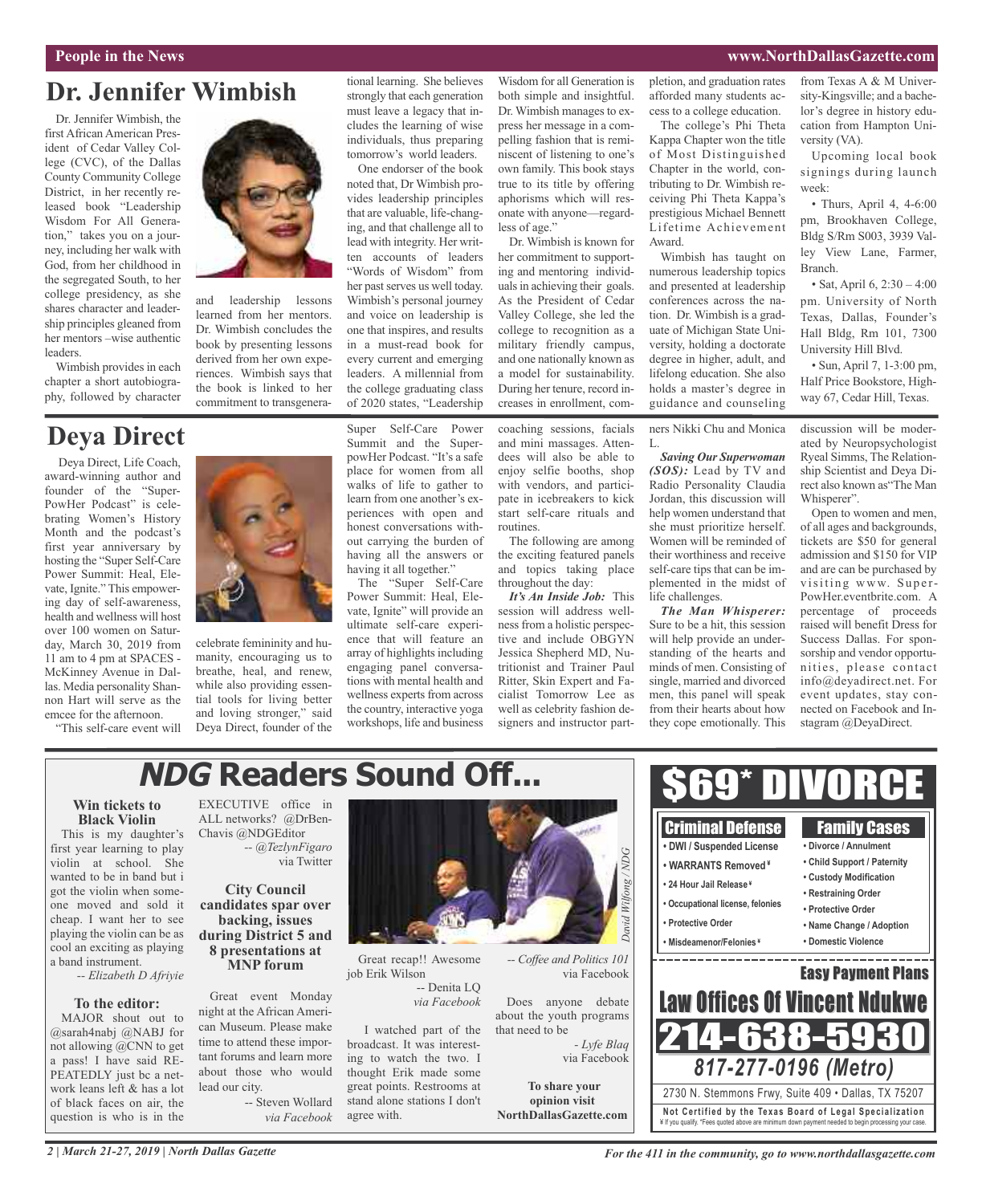#### **www.NorthDallasGazette.com Op-Ed**



*"Do what you say you are going to do ... when you say you are going to do it."*

**Publisher's Office:** publisher@northdallasgazette.com

**Sales Department:** marketing@northdallasgazette.com 972-509-9049

**Editorial Department:** editor@northdallasgazette.com

#### **Online:**

www.NorthDallasGazette.com www.twitter.com/NDGEditor www.facebook.com/NorthDallasGazette www.pinterest.com/NDallasGazette www.instagram.com/NorthDallasGazette

## STAFF

**Chairman Emeritus** *Jim Bochum 1933 – 2009*

*Shirley Demus Tarpley ("Sister Tarpley") NDG* **Senior Columnist**

**Religious/ Marketing Editor**

*Ed Gray*

**Contributing Writers**

**Published By** *Minority Opportunity News, Inc.*

> **Editor** *Ruth Ferguson*

**Community Marketing** *Nadina Davis*

**Account Executive** *Elle Avery*

> **Production** *David Wilfong*



*Tiffany Gilbert Jackie Hardy Rachel Hawkins Angela Loston Jacquinette Murphy Dwain Price Terri Schlichenmeyer Nicole Scott David Wilfong*



## **The Black women jailed for 'stealing' an education**

By Stacy M. Brown NNPA Correspondent

Actress Lori Loughlin was taken into custody by the FBI Wednesday in Los Angeles after she, fellow movie star Felicity Huffman and 48 others were charged in a \$25 million college admissions scam that ABC News said has prompted repercussions from Hollywood to the boardrooms of major corporations.

A former cast member on the ABC sitcom "Full House," Loughlin and Oscar-nominated actress Huffman, are among 33 parents charged with conspiracy to commit mail and wire fraud in the nationwide scam to get their children into elite colleges, including Yale, Stanford, Georgetown and the University of Southern California.

Social media is abuzz over this case, and many are wondering whether anyone will spend time in jail for their crimes.

For some, it's another example of the difference between when the white "elite" are charged with crimes compared to poor people of color.

"Kelley Williams-Bolar and Tanya McDowell enrolled their children into Public School Districts in which they did not reside," one Twitter user with the handle @dlnodots wrote.

"They were both jailed for these crimes. Should Felicity Huffman and Lori Loughlin be held to that same standard?" the user wrote.

Others on social media concurred with @dlnodots.

In 2011, Williams-Bolar, a black woman, was sentenced to 10 days in county jail, three years of probation and \$30,000 in restitution for lying about her residency to get her daughters into a better school district in Ohio.



For McDowell, the punishment was worse.

"[McDowell] got 12 years for sending her sixyear-old son to Norwalk, Connecticut's Brookside Elementary School while she 'lived' in Bridgeport, even though she was homeless," said Bishop Talbert Swan, an activist and pastor.

"She was convicted of 1st degree larceny for 'stealing' an education," Swan said.

When McDowell was sentenced in 2012, she vowed to continue to fight for a better education and life for her young son.

Authorities said that her charges were compounded by the fact that she twice sold drugs to an undercover police officer. The convoluted case left some scratching their heads, while others who had previously supported McDowell began to step away when the drug charges surfaced.

Some observers suspected that because of the "stealing" education case, the homeless woman was targeted and set up by authorities, including a relentless cold-hearted prosecutor.

"Who would have thought that wanting a good education for my son would put me in this predicament," McDowell, 34, said at her sentencing where she received 12 years in prison with seven years suspended. "I have no regrets seeking

a better education for him, I do regret my participation in this drug case," she said. Norm Pattis, a trial

lawyer who said he's fighting for freedom "one client at a time," recently wrote a sobering blog about the Mc-Dowell case.

Pattis, who practices law in Connecticut, said the system owes McDowell.

"I hope Tanya McDowell will forgive us, someday, for our hypocrisy and cruelty. I hope her son will as well. But first she will have to serve her prison term. Her son will have to learn to get along without her," Pattis said.

Experienced criminal defense lawyers know the charges faced by McDowell often go hand-in-hand with life circumstances: "An addict has to steal, often, to support their habit," Pattis said.

However, McDowell was no ordinary drug user, he said. "She did not steal to support her habit. She stole an education from the City of Norwalk. Yeah, that's right. We now send people to prison for theft of an education," Pattis said.

McDowell was living by her wits with her kindergarten-age son, spending time where she could, most often in Bridgeport at homeless shelters.

Simply put, she wanted a better life for her son, so she enrolled him in the Norwalk public schools despite having no real ties to the city. "When the city found out that it was spending its

money educating her boy, it demanded that Ms. Mc-Dowell be charged with a crime," Pattis said. "Norwalk prosecutors, known statewide for an unreasoning mean-streak, obliged. She was charged with firstdegree larceny," he said. *Tanya McDowell / /everipedia.org*

At that point, McDowell had become something of a folk heroine and public support rallied behind her.

Then the undercover cops moved in.

"Just who sent them and why they targeted her is as yet unclear. She bought some narcotics, and was then charged as a drug user. Public support for her vanished," Pattis said.

"Why, the woman selfmedicates? A homeless shelter isn't good enough for her? She struggles being a single mom? Maybe she's got mental health issues? And what's this about wanting a better life for her son? Let's warehouse her," he said.

Pattis added that Mc-Dowell needed help, not a prison bed.

"But Norwalk prosecutors piled on. They would not negotiate a resolution of her separate and distinct cases. No, not these ministers of justice," Pattis said.

"A woman is sent to prison for wanting a better life for her children. She is doing time for using an illegal drug. Had she drunk herself to death it would be no crime. Or had she smoked four packs of cigarettes a day to sooth her jangled nerves, no one would care. But the wrong people are profiting from the drugs McDowell used," he said. Pattis continued:

"We imprison the sick and call it justice. Now we imprison the homeless looking for something better for their kids.

"Class war? You bet. Ms. McDowell just got sacrificed on the front lines."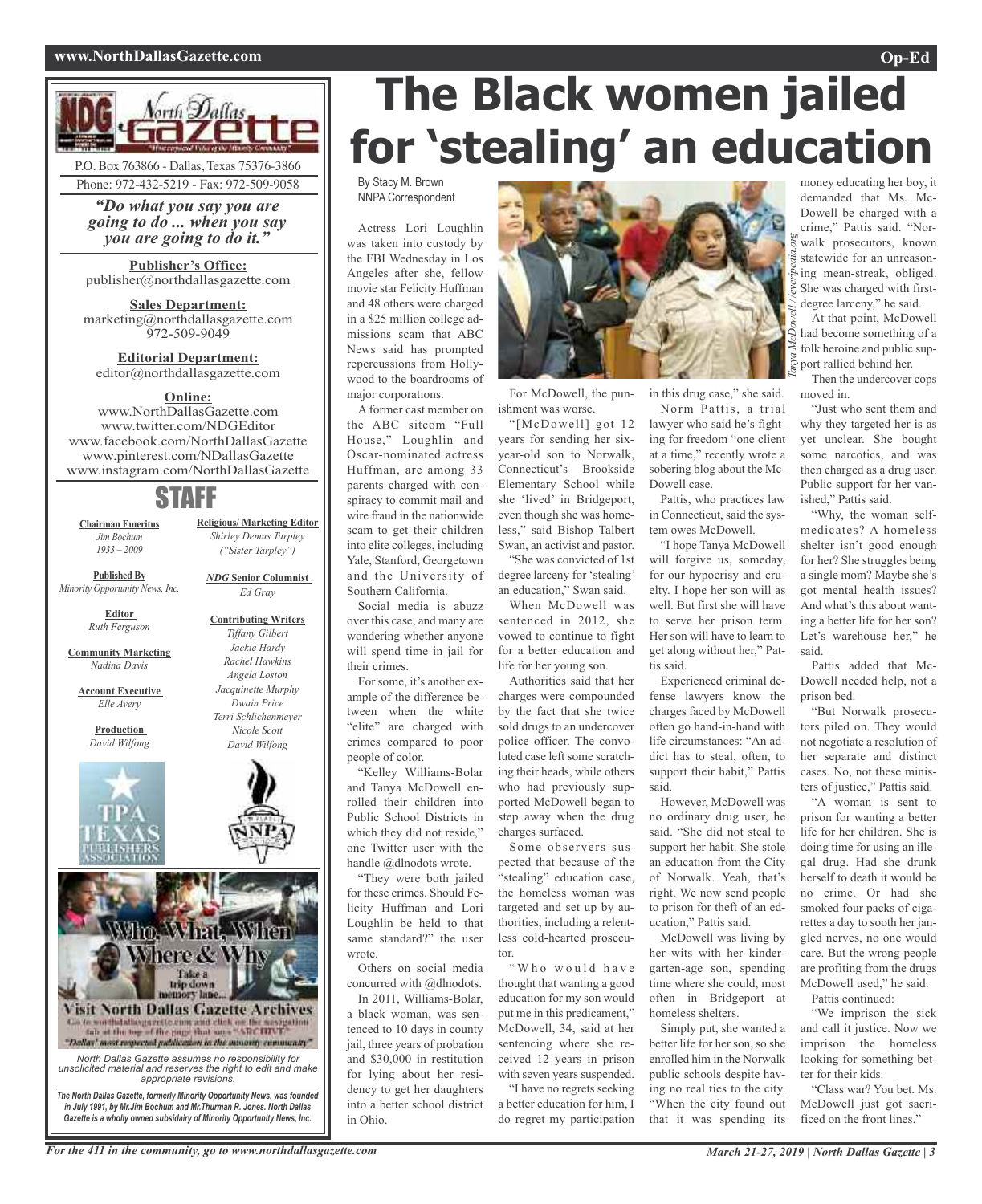## **Experts predicting fierce mosquito season this year**

ATLANTA – Spring is already in the air! Warm weather is moving in to stay and residents in our area will be heading outdoors to enjoy the longer days and summer months to come. There are certainly many things to look forward to this time of year, however, pesky mosquitoes are not one of those things.

"Asthe temperatures continue to rise, mosquito populations boom and the recent rains have created the perfect breeding ground for another banner year," said



Charlie Jones, Arrow Pest Expert and SVP of Operations. "Homeowners should take precautions because

these pests do more than leave behind itchy red bites, they can also spread diseases like West Nile Virus, Zika Virus and Chikungunya Fever."

Needing only small amounts of standing water to breed – a bottle cap full is enough – these blood-sucking pests can develop from egg to adult in just 10-14 days. Additionally, these pests are always in search of their next meal and sense a potential target from up to 75 feet away.

*Ekamelev / Unsplash* To help homeowners protect themselves against mosquitoes this year, Arrow Exterminators recommends the following simple, proactive

measures:

• Eliminate all sources of standing water such as children's wading pools, birdbaths and flower pots;

• Keep rain gutters cleaned out to prevent water from standing in drains;

• Cut back or get rid of unnecessary vegetation around the home where mosquitoes can breed and/or rest;

• Keep swimming pools covered in colder months to prevent mosquitoes from laying their eggs there, and drain any water that has collected on top of pool covers;

• Remove water that has collected in tree holes and hollow stumps;

• Screen windows and doors to prevent mosquitoes from getting inside homes; and

• Consider using yellow bug light bulbs in outdoor light fixtures – the bulbs reduce the number of flying insects around your home.

Consumers interested in scheduling a free whole home evaluation can contact Arrow at www.arrowexterminators.com or call 888- 462-7769.

## **Texas Senate considers raising minimum age for tobacco**

By Richard Lee Texas Senate

(AUSTIN) Texans may have to wait until the age of 21 to purchase tobacco and nicotine products under a measure heard before the Senate State Affairs Committee. That was one of several bills on Lt. Governor Dan Patrick's list of "priority legislation" heard in committee on Monday.

SB 21, by Houston Senator Joan Huffman, would raise the minimum legal age to possess or use tobacco products from 18 to 21, including e-cigarettes and other nicotine vaporizing devices. While tobacco use is down statewide, there are parts of Texas where the habit remains hard to kick. North Texas is a particularly notable area, with a University of Texas study showing that twenty-five percent of adults in the region still smoke cigarettes daily, compared to 15 percent in the rest of the state.

Huffman believes raising the smoking age will also discourage use among minors.

"Raising the MLA to 21 for this offense would help keep cigarettes, e-cigarettes, and tobacco products out of Texas public schools by creating more social distance between younger high school students and of-age purchasers, thereby reducing early addiction to nicotine and tobacco," Huffman stated.

If passed into law, the bill would make Texas the eighth state to raise the smoking age to 21. It remains pending before the committee.

**Closing the "revolving door" between govern-**

#### **ment and lobbyists**

Another priority bill in front of State Affairs Monday would prohibit registered lobbyists from seeking public office.

"Texans expect their elected officials to represent their interests," said bill author Senator Brandon Creighton of Conroe. SB 13 would also seek to reduce the "revolving door" between serving in government and

becoming a lobbyist by placing a two year cooling down period between a legislator leaving office and registering as a lobbyist.

Creighton said Texas is one of only nine states with no restrictions on lawmakers walking out of office and into a lobbying firm. Finally, the bill would require that state campaign financial disclosures be hosted on the Ethics Commission website.

## **Oliver Wendell Holmes Middle School teaming up with Parkland for a Parent and Community Health/Wellness Fair**

Oliver Wendell Holmes Middle School in Oak Cliff in partnership with Education is Freedom is teaming up with Parkland Health & Hospital System for a Parent and Community Health/Wellness Fair.

Entitled "How Ya Living!," the event will be held on Wed. March 27 in the school courtyard, located at 2001 East Kiest Blvd. in Dallas. "It is one of our goals to

find ways to be more involved with our parents and surrounding community and provide them with as many positive resources as

possible", says Principal Sharron Jackson. "It is very important that our parents and community take an active role in managing their physical health and the health of their children. Healthy students make strong scholars, which is our academic goal at Oliver

Wendell Holmes." From 8 a.m. until 11

a.m., visitors will have access to basic health screenings and wellness information including blood pressure, glucose/cholesterol, Mammography Mobile, Rapid HIV Testing, visual and hearing tests, diabetes

risk assessment, BMI, and mental health and substance abuse education.

A \$25 Sam's Club gift card will be raffled off, courtesy of Club 8282.



### **DCHHS reports 14th flu-related death of the season**

Dallas County Health and Human Services (DCHHS) is reporting the 14th flu-related death in Dallas County for the 2018- 2019 season. The patient was 71 years of age and a resident of Dallas. For

medical confidentiality and personal privacy reasons, DCHHS does not provide additional identifying information.

"If you still haven't gotten your flu shot it still is not too late", said DCHHS DCHHS Medical Director.

Director / Health Authority, Dr. Philip Huang.

"We cannot predict the intensity, severity or duration of the flu season from year to year," said Dr. Christopher Perkins,

"The best way to protect yourself and others is to get your seasonal flu shot."

DCHHS announced free flu vaccines for children and adults at all six immunizations clinic locations while supplies last.

Is there something we should know about? **Let us know what's going on. Send your stories, suggestions or other editorial material to: editor@northdallasgazette.com**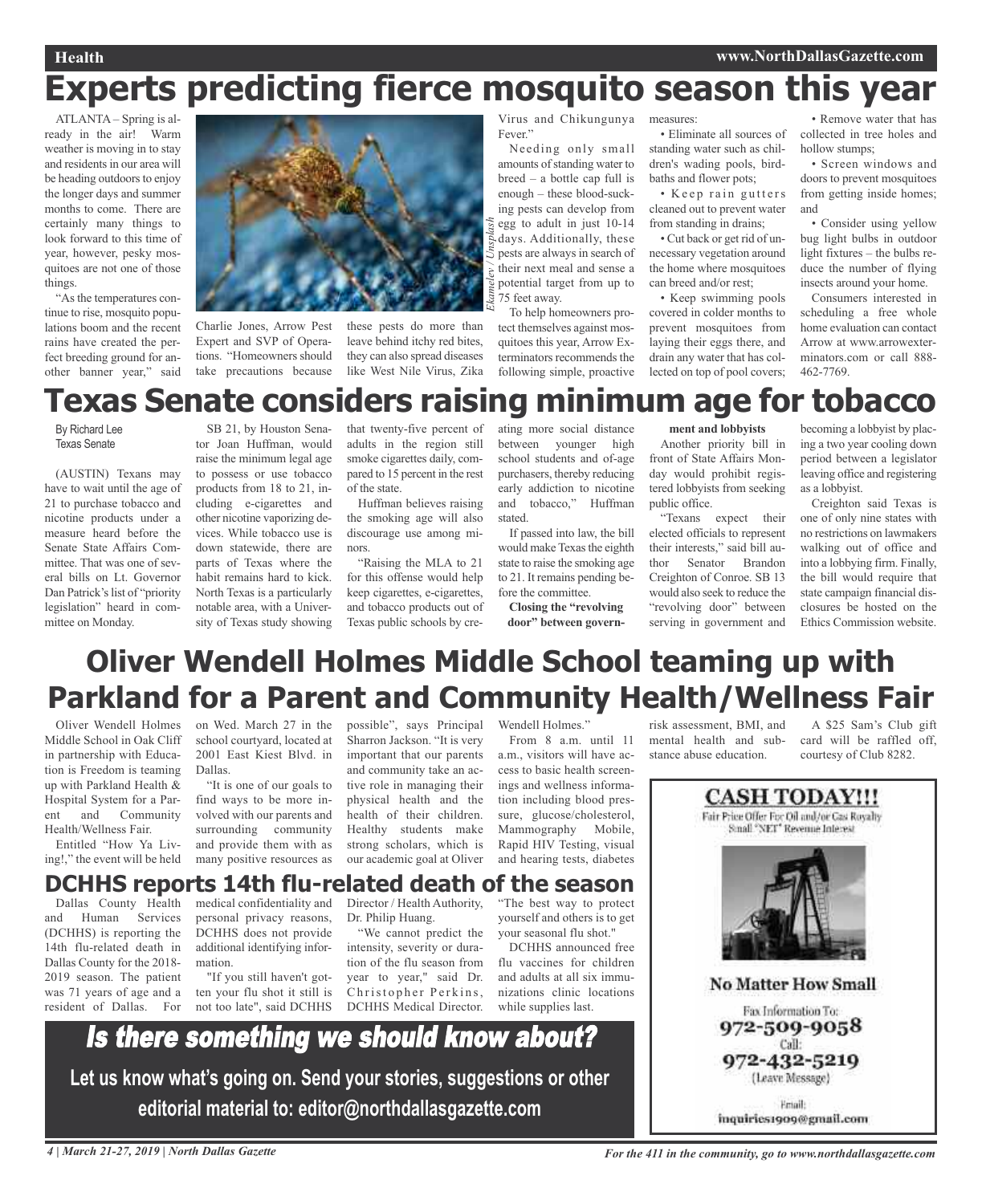#### **Community**

## **Rep. Johnson announces research grant to Dallas VA Hospital**

Congresswoman Eddie Bernice Johnson, Chair of the House Committee on Science, Space, and Technology, announced the Dallas VA Medical Center has been awarded a research grant designed to develop new methods to better serve veterans and their health care needs. The funding, to-



taling \$624,000 over a 4 year period, is allocated to

address the rates and determinants of decreased bone health among HIV-infected individuals.

"Throughout my time in Washington, I have devoted much of my efforts to serving our nation's veterans and advancing our nation's investment in research and development. I am delighted

that this funding will address both of these areas," said Congresswoman Johnson. "As chair of the House Science Committee, which oversees most of the country's non-military research funding, I have made it a priority to fund programs that offer considerable benefit to the country, and pro-

grams that benefit our veterans may be the most noble endeavors we can support. It is an honor to congratulate the researchers at the Dallas VA Hospital for receiving this award and for the achievements we anticipate they will make to enhance the lives of veterans everywhere."

This grant is administered by the U.S. Department of Veterans Affairs, which has funded research for more than 90 years. The Dallas VA Hospital, located in District 30, received this funding through a highly competitive process that factors in ingenuity, innovation and service to veterans.

## **Wendy Davis to speak on activism at Brookhaven College**

Before she was a state senator or candidate for governor, Wendy Davis was no stranger to the issues facing young women today. Now she seeks to empower and activate the voices of young women in public and political discourse. It is that passion to realize change through civic engagement and activism that Davis brings to Brookhaven College March 26 at noon in the Performance Hall.

Despite the challenges of raising a daughter on her own and working two jobs,

she became the first person in her family to attend and graduate college. Davis served in the Texas Senate from 2009-2015 and gained national prominence in 2013 with her 13-hour filibuster to protect women's reproductive freedoms in Texas. She held a seat on the Fort Worth City Council from 1999-2007 and unsuccessfully ran for the office of governor in 2014.

Davis founded the nonprofit organization, Deeds Not Words, with the mission of "galvanizing the power of young women to disrupt the status quo through organizing, policymaking and voting."

She attended Tarrant County College, graduated first in her class at Texas Christian University and graduated with honors from

Harvard Law School. Her autobiography "Forgetting to Be Afraid" was released in 2014.

This event is free and open to the public. Brookhaven College is located at 3939 Valley View Lane in Farmers Branch.

#### Four community meet-**DART hosts public meetings on the Cottonbelt Corridor rail project**

Construction on the Cotton Belt Regional Rail Project is starting soon. But before work begins, we want to keep you in the loop on the latest developments to the project and give you a chance to ask any questions you might have. That's why we're holding a series of Cotton Belt community meetings for all interested members of the public.

DART is determined to work with the community to make the Cotton Belt a

transit solution that helps open up North Texas for everyone. That starts with giving you the most accurate information about the project, so we'll be bringing members of the Design-Pre-Construction Management

team to the meetings to provide a complete outline of the project, including:

• updated alignment drawings showing track configurations, grade separations and station locations;

• an overview of the Design-Builder's early design and construction schedule; and

• details of who you can reach out to if any questions or concerns arise while construction is underway.

• Thursday, March 21 at 7 p.m. in the Parkhill Junior High School cafeteria (16500 Shadybank Drive,

ings are being held along the Cotton Belt corridor:

#### See DART, Page 11

**IRVING,** continued from Page <sup>1</sup>

terstate 30 intersection. He also would like to see the area redeveloped by replacing the older homes in South Irving with newer homes. Mali also plans to:

• Reconstruct Irving Boulevard between Loop 12 and Belt Line Road and seek commercial development opportunities

• Revitalize and preserve the future of Irving Mall

•Remove red light cameras "There is a lot that needs to be done for South Irving," Mali said. "North and Central Irving have developed very well, but South Irving is lagging behind in redevelopment. I hope to change that if I am elected."

**Allan E. Meagher** - Currently the city council member representing Place 2, Meagher would continue overseeing the progress of the city's "Road to the Future" roadway improvement project. The \$100 million,

five-year program would earmark \$20 million a year towards repairing 1,400 lane miles of roadway in Irving. If re-elected, Meagher said he wants to improve the quality of life for Irving residents with plans on redeveloping local parks and enhancing the city's existing art program. He said he wants to watch the progress of the city's alleyway art project on Main Street and push to reconstruct Irving Boulevard near downtown Irving, making it more pedestrian friendly. First elected to the city council from 2004-2011, Meagher was re-elected to the city for Place 2 in May 2016 and appointed Mayor Pro Tem in 2017.

**Rodwaan M. Saleh** - If elected, Saleh promises to spur economic development, combat homelessnessin Irving and provide affordable housing to the residents. Saleh's stated his highest priority is being accessible and transparent to all Irving residents during his campaign and when elected.

"Irving voters are truly a unique set of constituents with varying belief systems. Despite our differences, we are one in our love for Irving," Saleh said. "I want Irving voters to know that I will try to the best of my abilities to deliver integrity and respect to all."

#### **Irving City Council, Place 7**

**Kyle Taylor** - First elected in May 2016, Councilman Taylor is running unopposed for Place 7. Under his new term, Taylor plans to push for an upgrade of the city's infrastructure; improve the availability of affordable and workforce housing for all Irving residents; update neighborhood ordinances aimed at keeping communities safe and foster economic development in the city. The Plymouth Park neighborhood will receive focused efforts. Taylor wants to finish

the city's parks master plan and improve Irving's library system.

For more information on the Irving City Council 2019 Elections, please visit

www.cityofirving.org/162/E lection-Information or www.cityofirving.org.



*For the 411 in the community, go to www.northdallasgazette.com*

*March 21-27, 2019 | North Dallas Gazette | 5*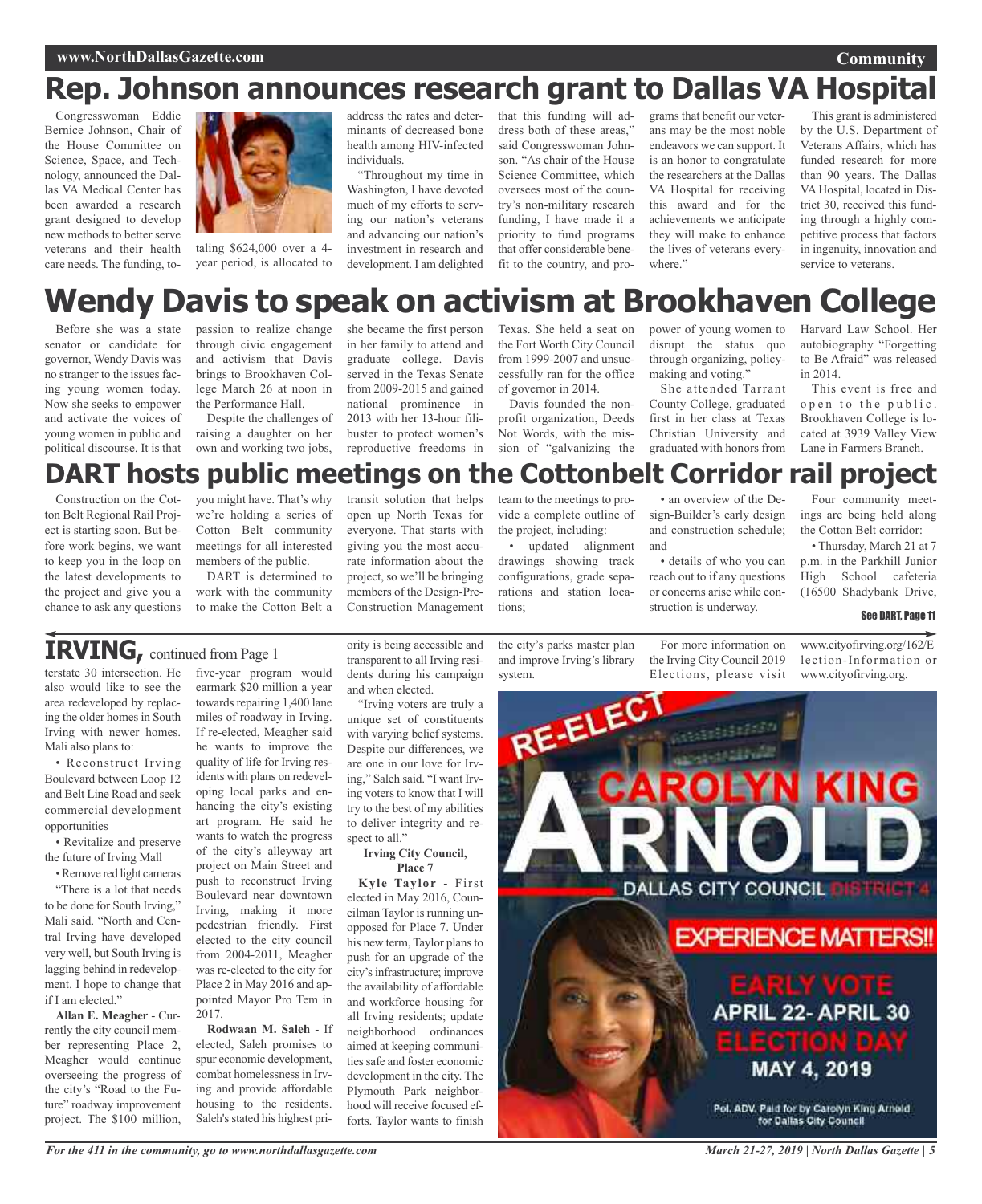## **'Knowledge is Power' conference offers invaluable business skills**

For over a decade, Dallas ISD's Minority/Women Business Enterprise Department, the City of Dallas and Dallas County Community College District (DCCCD) have offered an annual business conference where entrepreneurs gain invaluable success skills to help grow their business. The conference has provided pertinent information on how to do business with many public

entities in the Dallas-Fort Worth area.

The Knowledge is Power conference is a half-day event comprised of world class training from subject matter experts, guest speakers, concurrent workshops as well as vendor and public entity expos. This one event offers attendees valuable knowledge, access to multiple public entities, delicious food—all at no cost

*"Knowledge is Power has a proven track record of businesses learning from the best of the best in contracting, resources, financial practices, legal information and networking."*

-- Darcel Webb, DCCCD

• Effective Marketing for Your Business • How to Write a Winning

Proposal

• Business Resources fea-

turing signature sponsors: Greater Dallas Asian American Chamber, Greater Dallas Hispanic Chamber, Dallas Black Chamber, and D/FW Minority Supplier Development Council.

This conference will benefit business owners of all disciplines and sizes. Businesses providing the following services or commodities are highly encouraged to attend: Technology, Food, Of-

fice Supplies, Technology Consultants and Books. Over the years, many industries have attended the conference including construction, nonprofit, consulting, culinary, and many more.

This conference is a great tool for any entrepreneur. Don't miss out on this informative and empowering event.

Register online at www.dallasisd.org/mwbe

## **Students use the power of poetry to win grand slam scholarships**

The inaugural Dallas ISD poetry slamwas nothing short of a memorable night at the Edison Learning Center as infectious energy filled the auditorium with excited students, proud parents, and supportive peers.

Participating students competed for \$10,000 in scholarship awards through a generous donation from business entrepreneur, Roland Parrish. His charitable contribution provides a stepping stone for kids to achieve opportunities in higher education.



to them.

ics have included:

bility Statement

Previous conference top-

• How to Create a Capa-

*Local Dallas businessman, Roland Parrish, pictured with recipients of the \$10,000 scholarships awarded to the top three Dallas ISD participants. (Photo: Dallas ISD)*

graders from 60 schools exhibited impeccable talent and literary creativity under the

More than 100 fifth- theme, "Me, My Community, My Future," which challenged students to write and perform poetry related to their communities, using the power of voice and dramatic gestures to bring their words to life. Ultimately, three winners used this platform to showcase their communal visions and empowering messages with outstanding slam performances. This competition was a

collaborative effort of the Dallas ISD Reading Language Arts Department and the Racial Equity Office, which partnered with Flocabulary, to give students an opportunity to express themselves through the power of poetry.

Flocabulary artist, Ike Ramos, discussed the power behind poetry.

"Poetry is a great way to have a voice," said Ramos. "You're cultivating a skill that's relatable to so many areas and opportunities in life."

All three winners will receive their scholarship money upon high school graduation and will also have the opportunity to perform at the annual "Read for Me" event on

Saturday, March 23, at W.H. Adamson High School, which will include a giveaway of more than 10,000 books.

Below are the scholarship recipients of the Poetry Slam: • First place (\$5,000): Otto Darnell, Eduardo Mata Elementary School

• Second place (\$3,000): Heidi Trinidad, School for the Talented and Gifted in Pleasant Grove

• Third place (\$2,000): Evan Smith, Jimmie Tyler Brashear Elementary School

## **Simple directions from parents can guide children's discovery**

By Rachel Griess UT - Austin

AUSTIN — Whether it's probing a child's understanding of a topic through questions or engaging in hands-on activities alongside them, parents can guide their children to learn in new ways through simple directions, according to a study by psychology researchers at The University of Texas at Austin.

Prior research shows that children use both exploration and explanation when learning, oftentimes using exploration to generate new explanations and using explanations to spark further exploration. A new study published in Child Development examines this interplay to show how simple cues from parents for their children to either "explain" or "explore" influences their children's learn-



ing behavior and abilities, particularly as it relates to scientific reasoning.

"Despite the widespread recognition that children learn through collaboration, most research on children's causal reasoning is conducted on individual children in laboratory settings," said Cristine Legare, the study's senior author and a psychology associate professor at UT Austin. "Our

study examined parentchild collaboration in a real-world learning environment, a local children's museum called the Thinkery, to provide parents and educators with suggestions on how to engage children in playful and open-ended ways of learning."

In the study, researchers examined how children's understanding of causal

mechanisms, as demonstrated in the Thinkery's exhibit on gears, was influenced by minimal interventions from their parents. During a three-minute interaction in the exhibit, parents of 65 children, ages 4  $\frac{1}{2}$  to 6, were directed to give their children one of three directions — "explain," "explore" or play as they normally would (baseline condition).

Researchers found both child and parent behaviors were uniquely influenced by each cue. For example, parents who encouraged explanation asked questions for 18 seconds longer than parents in the baseline condition, resulting in their children talking about and spinning the gears 5.7 and 16.7 seconds longer, respectively.

Parents who encouraged exploration behaved similarly to those in the baseline condition, but their children spent 26.8 seconds longer connecting gears. Overall, children encouraged to explore built larger, more complex gear machines than either of the other groups, particularly those in the explain condition who spent more time, on average, spinning gears than connecting them.

"Parents in the explain condition engaged in more behaviors that support learning, such as asking questions, and fewer behaviors that hinder learning, such as fixing problems for children, than parents who gave no directions at all," Legare said. "Similarly, parents who encouraged their children to explore helped their children engage more with the activity and build more complex machines."

After interacting with the exhibit, children partici-

pated in tasks to gauge their causal understanding. No condition had a significant impact on task performance, but some behaviors had more influence than others, researchers found.

For example, children who spent more time spinning gears, answering parents' questions or troubleshooting on their own did better on follow-up tasks than those whose parents troubleshot for their children in the exhibit.

"Parent involvement in children's activity is most helpful when children are still in control and allowed to solve problems themselves," Legare said. "Encouraging children to explain and explore may have a positive impact on children's learning by encouraging longer, more sustained interactions over time."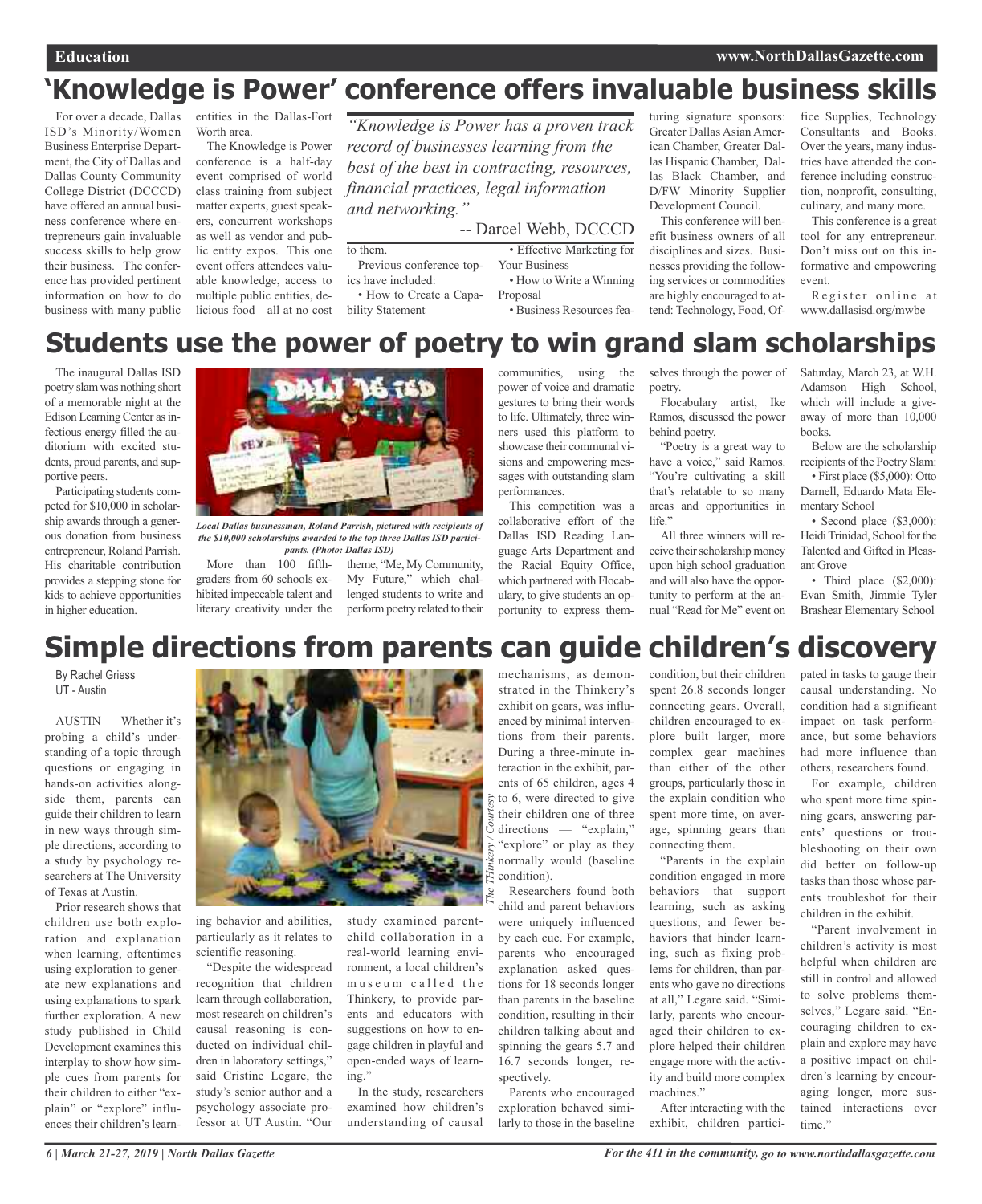## **Collin College receives \$20,000 from information security organization**

The North Texas Chapter of the Information Security Systems Association (NTXISSA) recently donated \$20,000 to the Collin College Foundation for student scholarships. NTXISSA has held cybersecurity conferences at the college for several years, and the partnership between the college and the information security organization continues to flourish.

According to Chris Armstrong, president of the NTXISSA, the chapter understands the value of investing in community.

"Our chapter members are constantly seeking talented local staff at all levels, and the consistent connection with Collin allows unique career opportunities for students and a route to qualified talent for our hiring needs," said Armstrong.

According to Lisa Vasquez, Collin College vice president of advancement, this generous gift will go a long way to support Collin College students.

"Many people believe that Collin County is so af-

fluent that there is no need for scholarships, but that is not the case," Vasquez said. "More than 28,000 local students didn't have enough money for college last year, so they applied for financial aid and scholarships through Collin College. We can't thank NTXISSA enough for making a difference."



*Collin College and NTXISSA representatives celebrate their partnership with a \$20,000 scholarship donation at a recent NTXISSA meeting. (Photo: Nick Young, Collin College photographer)*

## **City of Irving to proceed with lawsuit against Texas Attorney General**

By Rachel Hawkins *NDG* Staff Writer

On the evening of March 14, the Irving City Council held a special meeting to con-

sider proceeding with a lawsuit against the Texas Attorney General. The only agenda item was Resolution 1: Authorizing the city attorney's office to file a lawsuit

against the Texas Attorney General relating to open records letter ruling OR2019-05797. The order required the City of Irving to release certain records under the Public

Information Act. Irving Mayor Rick Stopfer called the meeting to order, but the council immediately

went into an Executive Session. After meeting with the tion. The subject of the request relates to McKesson Corporation failing to buy the re-

quired land in Irving on time, thus having their incentive deal terminated with the City of Irving at the end of 2016.

See LAWSUIT, Page 16

## **Branding that Builds Communities: How traditional sales and marketing techniques help attract and retain people**

By Greta von Unruh Irving Chamber

Think about the last product you purchased online. Maybe you saw it during a

television commercial, and then you saw it again on Facebook. You probably visited the product website and read some reviews, then moved forward with your

purchase. If you were pleased with that purchase, you might have encouraged others to buy it with a quick Instagram or Snapchat post. A company invested in

every single step of that purchase experience. Their product placed on a website you frequent, making sure images and testimonials conveyed its emotional appeal. Perhaps coupons emailed to you, encouraging future purchases.

city attorney for 25 minutes, the council passed the resolu-

This same process can attract specific audiences, like a strong workforce or

wealthy retirees, to live or work in your community. Ryan Short, CEO of CivicBrand in Richardson,

See CHAMBER, Page 12

# 2019 KNOWLEDGE IS POWER 9:00 am - 12:00 Noon **Bill J. Priest Institute** Minority / Women **Business Enterprise** Connect with city, state, and local entities. Find out about current business



opportunities. Network with other business professionals. Learn results driven strategies to improve your business.

Register today! https://disdkip19.eventbrite.com

Expo) Informative Workshops! Networking! Complimentary Breakfast [Amazing Door Prizes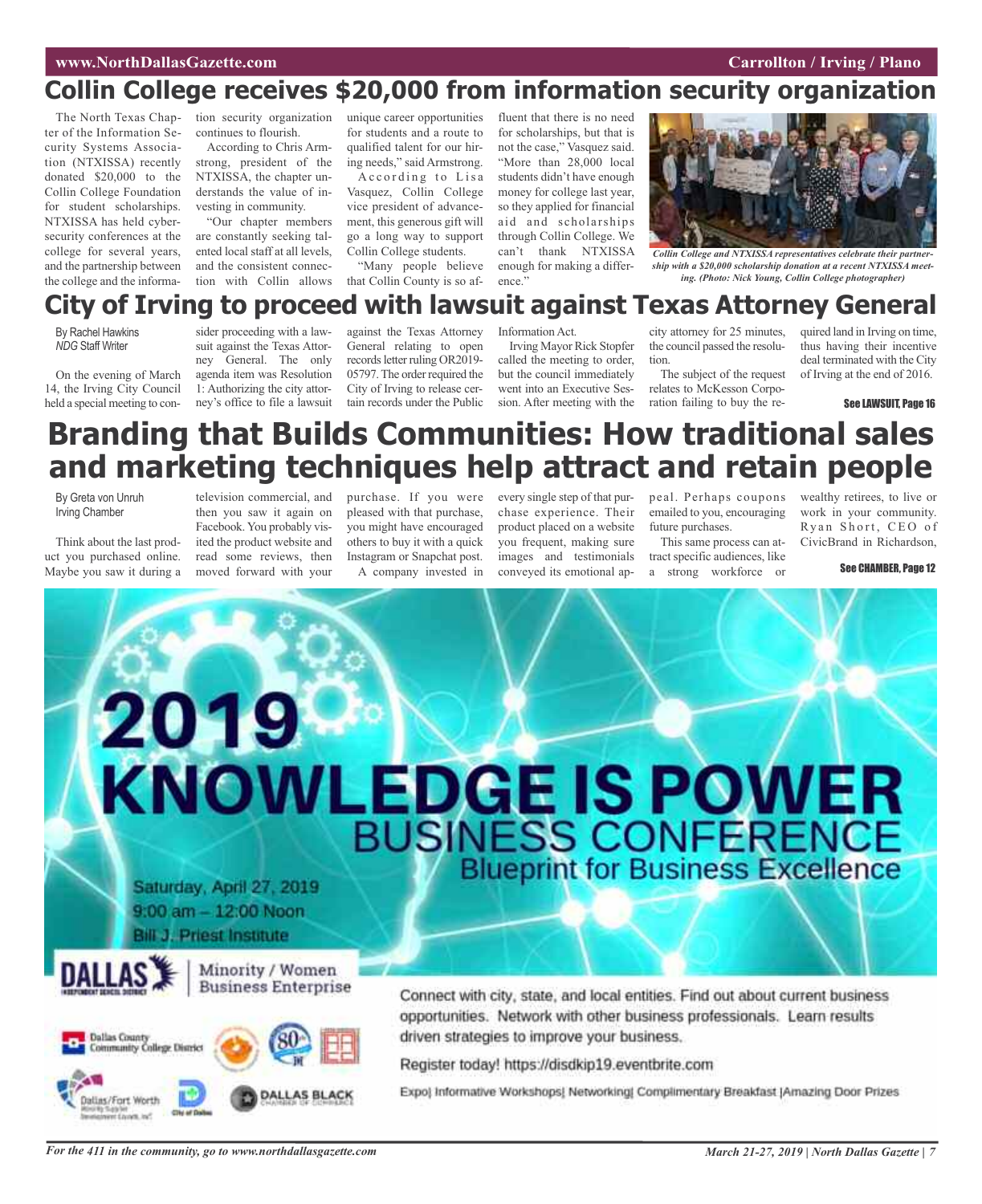#### **City Briefs**

#### **Arlington**

The **Maverick Speakers Series: Anna Deavere Smith** will take place on March 26, at 7:30 p.m. at Texas Hall, in Arlington. "Engaging the World: The Role of the Artist in Society" is the topic of a talk by the actor/playwright/professor. Smith's television credits include Black-ish, Nurse Jackie, The West Wing and the new ABC legal drama For the People. For tickets visit uta.edu.

#### **Dallas**

Get ready to run the **5k Color Run** course on March 23, from 8 a.m. to 12

p.m. through Fair Park, in Dallas and get doused from head to toe in different colors at each kilometer. Tickets start at \$15. For more information visit endurancecui.active.com.

The **Power of the Magazine Cover: Yesterday, Today and Tomorrow** will be held on March 25, from 7 p.m to 8 p.m. at Sixth Floor Museum at Dealey Plaza, in Dallas. Join Dr. Samir Husni, known as Mr. Magazine, for an animated conversation and a fascinating journey through the history of American magazines and their power to shape

and shift public perceptions of our nation's leaders. Regarded as one of the nation's foremost experts in print journalism, Dr. Husni will reveal the hidden ways magazine covers have motivated and manipulated popular opinion throughout history. For tickets visit jfk.org.

#### **Irving**

Don't miss the **North Texas Teen Book Festival** on March 23, from 8 a.m. to 5 p.m. at Irving Convention Center at Las Colinas, in Irving. Best-selling authors Tahereh Mafi (Shatter Me series), Tomi Adeyemi (Children of Blood and Bone) and Raina Telgemeier (Smile, Drama, Sisters and Ghost) headline this year's celebration of teen and tween literature at the North Texas Teen Book Festival. There will be an additional 70 authors at the free expo which features panel discussions, publisher events and book signings. Admission is free but wristbands are required for select book-signing lines and publisher events. Parking is \$10 per vehicle.

#### **Richardson**

Experience **Dancing Beyond Borders** on March 22, at 7:30 p.m. at Eisemann Center, in Richardson. The Dallas Black Dance Theatre and DBDT: Encore! perform as part of the dance theater's 42nd season. The performance features "Bodes as Site of Faith and Protest," a piece by choreographer Tommie-Waheed Evans inspired by Dr. Martin Luther King Jr.'s "We Shall Overcome" speech. For tickets visit eisemanncenter.com.

**An Historic Evening With Eva Schloss** (Stepsister of Anne Frank) will take place on March 27, from 7:30 p.m. to 9 p.m. at Eisemann Center, in Richardson. Chabad of Plano/Collin County hosts Eva Schloss, 89-year-old Holocaust survivor, peace activist and international speaker, who will share her memories of her childhood friend and stepsister Anne Frank and her powerful story of survival, grit, loss and ultimate triumph of the human spirit. Forty years after the end of World War II, Eva began to share her story. She now travels the globe to spread a message to others to value kindness, diversity, tolerance and our common humanity. For tickets visit chabadplano.org.

**www.NorthDallasGazette.com**

## **ACHIEVE Tackle The Challenge event scores big with attendees**

Tackle The Challenge Luncheon held today featured guest professional football player, Shaquem Griffin, a leading linebacker and the first amputee to play professional football. The luncheon, presented by Ryan and hosted by ACHIEVE, scored a touchdown with the 250 business leaders and sports enthusiasts that attended the event.

"This was an incredible

opportunity for the Dallas community to hear how Shaquem rose to meet the challenges presented by his physical disability and became a role model to so many others," stated Tim Allen, Executive Director for ACHIEVE. "He inspired us all today."

Guests had the opportunity to hear Shaquem's personal story of overcoming challenges to become the

2016 American Athletic Conference Defensive Player of the Year and a fifth round pick during the 2018 draft. Local sports announcer, Mike Doocy, facilitated the discussion.

"I really enjoyed meeting the guests at the event today and love the work that ACHIEVE is doing for adults with disabilities. I personally know all things are possible with encouragement," stated

Shaquem Griffin. All proceeds from the

luncheon will benefit ACHIEVE, a non-profit organization that provides vocational training and placement for adults with disabilities and barriers to employment. Guests also had the opportunity to meet former players from the Cowboys, Patriots, Broncos, Red Skins, Rams, Saints, Buffalo Bills, Ravens, Giants, and Jaguars.

ACHIEVE would like to thank the following sponsors: Presenting Sponsor - Ryan; Gold Sponsor-CarterArnett; Silver Sponsor - Clay Cooley Auto Group; and Bronze Sponsors - ProPath, Clampitt Paper, Level-C Solutions/Signature Back Office Solutions, Re-Teck, Bell Nunnally, and The Time Group.

organization serves more than 900 adults annually with intellectual, physical, and/or mental health disabilities from Dallas county and surrounding areas. Our Mission is to empower individuals with disabilities and barriers to employment, to ACHIEVE their highest level of independence and employment. Learn more at www.achievedfw.org

#### ACHIEVE, a non-profit

#### **Richardson maintains highest credit rating from Moody's and S&P for 10th consecutive year**

RICHARDSON - For the 10th year in a row, both Moody's and Standard & Poor's credit rating agencies have reaffirmed Richardson's "Triple A" status, the highest possible rating available for creditworthiness. Richardson has held AAA status from Standard & Poor's for 12 years now, and this is the 10th year in a row the City has received an Aaa rating from Moody's.

"In Richardson, one of our goals it to effectively and efficiently manage City resources while maintaining and enhancing City services," said Richardson Mayor Paul Voelker. "We are able to do this thanks to

our strong financial position and fiscal management policies, which allow us to continue to make necessary investments in infrastructure, as well as other areas that enhance the quality of life for our stakeholders. We are proud to once again be recognized by Standard & Poor's and Moody's and to

know that we have met their highest standards for fiscal responsibility." In its rationale, Standard

& Poor's said Richardson's "Triple A" rating was based on the City's, "very strong economy, very strong management with strong financial policies and practices, very strong budgetary flexi-

bility, strong budgetary performance, very strong liquidity, and a strong institutional framework."

This year the City plans to sell approximately \$49.4 million in bonds. This includes \$17.4 million for the continuation of the serial sale of bonds associated with projects that are part of

the 2015 Bond Program and \$32 million for capital needs, which include funds for water and sewer infrastructure improvements, emergency services equipment, information technology equipment, streets, park trails and public facilities including the Public Safety Campus and Fire Station 3.

## **Dallas Arboretum's treasured cherry blossom trees are blooming now**

One of nature's most beautiful presentations of color is starting to unfold now at the Dallas Arboretum and Botanical Garden. A wave of delicate pink and white cherry blossoms on the Arboretum's 150 cherry blossom trees are starting to unfold, announcing their annual arrival and ushering in springtime. The flowering Japanese cherry trees are expected to be in full bloom within the next week. Many of the cherry trees were given as gifts to the Dallas

*8 | March 21-27, 2019 | North Dallas Gazette*



Arboretum, including trees from Peggy B. Braecklein in honor of her parents, John R. and Thelma N. Black. The blossoming takes place during Dallas Blooms festi-

val, presented by IBERIA-BANK, themed "Life's A Picnic," and features an extraordinary, larger-than-life, picnic scene topiary in Jonsson Color Garden comprised of a stunning 40'x40' picnic blanket, a vase of flowers, a picnic basket with pie and a giant picnic ant, sponsored by Dave Perry-Miller Real Estate.

Dave Forehand, Dallas Arboretum's vice president of gardens, said, "The Japanese flowering cherry trees bloom each March,

putting on a beautiful show for our guests. The cherry blossom celebration is not to be missed. This has become a North Texas tradition."

In Japan, cherry blossom time is known as Hanami, with parties held both night and day under the Sakura (cherry blossom trees), to celebrate this yearly occurrence and the delicate beauty of life. Hanami dates back to the Heian Period (794-1185) when the Imperial Court in Kyoto held

flower-viewing parties beneath the blossoming cherry trees. The flowers were praised by poets as a metaphor for life, "beautiful yet fleeting."

Today, branches on many cherry trees at the Arboretum are overflowing with thousands of lacy blooms, and each tree only blooms once a year. Throughout the world, cherry blossom time runs from late March to early May, depending on the climate and local weather conditions.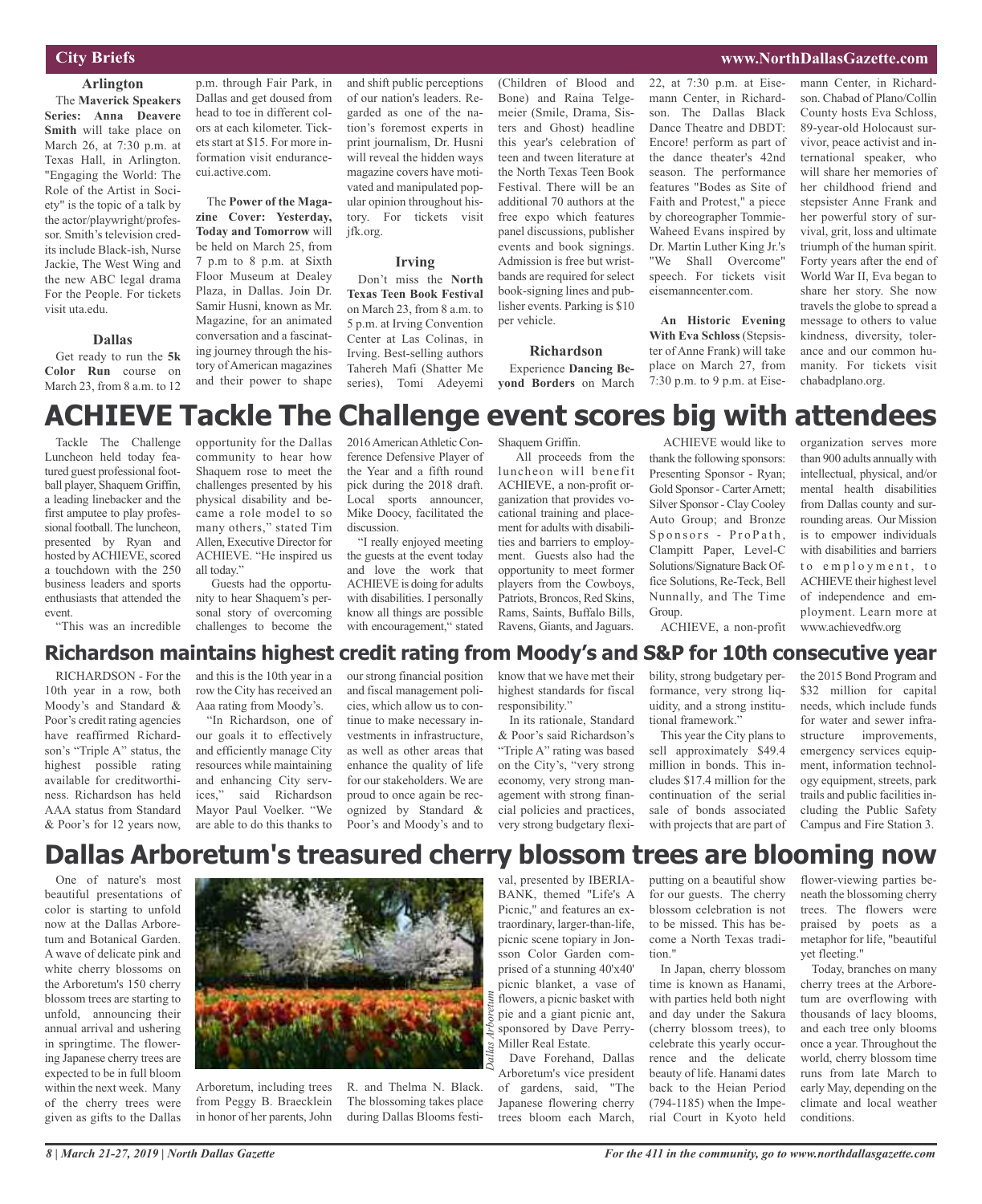## **Captain Marvel is a superhero who deserves a little better**

By Dwight Brown NNPA Film Critic

It's hard to launch an action hero franchise based on a comic book character when you can't deliver dazzling special effects, innovative super powers, imaginative action scenes, uncanny makeup, vibrant costumes or a consistently affecting storyline. Those essential elements are missing in this feeble origin tale



about a superhero who deserves better. Far off in another galaxy

opening scenes depict Yon-Rogg (Jude Law), commander of the Kree civiliza-

tion's militia called Starforce. He's training a soldier named Vers (Brie Larson, Oscar-winner for Room) in martial arts combat. The characters/actors don't seem particularly convincing. The Kree are at war with the Skrulls, led by Talos (Ben Mendelsohn, Bloodline); they're green shape-shifters with elf ears who can turn themselves into anyone they see. It's hard to spot the Skrulls; *Marvel Studios*

they're difficult to track and can sneak up on you quicker than a heart attack.

The battle between the Kree and the Skrulls shifts to the 1990s on earth, aka Planet C-53. Vers'trip to the planet triggers memories. Was she there before? Did she have a pivotal role in a crucial event? Why do people call her Carol? Her voyage of self-discovery may be more fascinating than her mission.

First views of the footage are disappointing. The costumes (Sanja Milkovic Hays) are dull and lack eyecatching colors and designs  $(Oscar-winner Ruth)$ Carter's clothes in Black Panthermade a statement as important as any aspect of that film). The makeup (Erica Akin) is uninspired; especially on the Skrulls who look like they're wear-

See MARVEL, Page 12

## **NDG Entertainment: Music, stage and fashion this week in DFW**

By Tiffany Gilbert *NDG* Entertainment

This week in DFW entertainment you have the plenty of concerts, plays, comedy shows with a little bit of fashion thrown in.

Back for a fourth year at Bishop Arts Theatre Center (BATC), *Down for #The-Count* is a one-act play festival featuring six dynamic female playwrights from diverse social and ethnic backgrounds articulating the strong female voice in this #MeToo movement. This staged event breathes life into their compelling, hilarious, and heartbreaking stories. True to BATC's mission, Down for #The Count is a vital platform for the perpetuation of innovative theatrical productions where a variety of female voices may be heard. The production runs from March 21 – April 7. For tickets and times visit bishopartstheatre.org.

North Texas Performing Arts – Fairview is presenting the Broadway classic *Hello, Dolly!*, a family fun period piece, that will keep you laughing from beginning to end. The show is scheduled to run from March 22 to March 30. Tickets and more info at NTPA.org

**Enter to Win!**

**Ticket Giveaway**

Get your laugh on at the **April Fools Comedy Jam** on March 29, starting at 7 p.m. at The Theatre at Grand Prairie. You will have the chance to see

Bruce Deon Cole, Tony Roberts live. For tickets visit axs.com.

Michael Blackson Bruce

**Da baby & S3nsi Molly**

is on stage on March 30, from 10 p.m. to 2 a.m. at The Door Clubs, in Dallas. Tickets start at \$20. For more information and tickets visit Eventbrite.com.

**RAHYMA-TribalbyN** will open on March 30, from 11 a.m. to 7 p.m. at Hyatt Place, in Dallas. Rahyma and Tribalbyn are both Nigerian Award-win-

ning designers with authentic and one of a kind African clothing that will leave you speechless. They will have

See STAGE, Page 16



*NDG Entertainment Ticket Giveaway!!! Visit us on Facebook to win tickets to the the hottest events in Dallas/Fort Worth!!!!*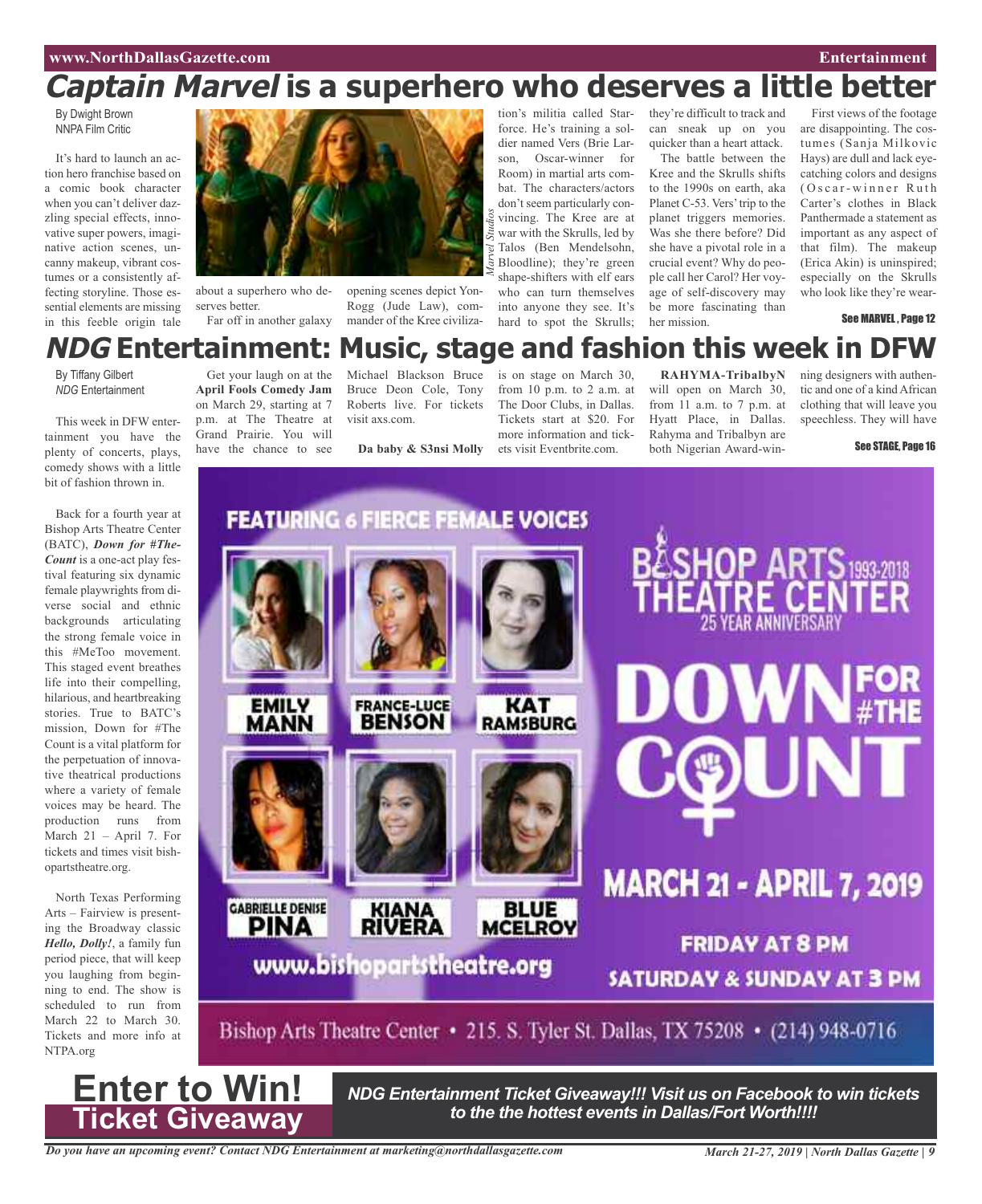## **Music series returns to Cityline in Richardson this spring**

CityLine LIVE music series returns to CityLine this Spring. Every Friday and Saturday from 6 to 9 p.m. during April and May, the Plaza will be filled with live music from local artists. Guests can listen from a State Street restaurant patio or bring a lawn chair and enjoy the festivities and food in the Plaza.

"We can't wait to kick off the popular CityLine LIVE music series again this year. With an impressive lineup and plenty of dining options throughout CityLine, it's a great opportunity for a family gathering, date night or an evening out with friends where everyone can get what they're craving," said Jessica Robertson, marketing director for CityLine. "The local musicians are extremely talented, and we are excited to showcase them this season."

The series will take place in CityLine Plaza, next to the Aloft Hotel and Good Union



Urban BBQ.

Guests will be able to listen from any of the surrounding restaurant patios, including Fernando's Mexican Cuisine, Edoko Sushi & Robata, Aloft's WXYZ Lounge, and Good Union Urban BBQ, as well as take advantage of happy hour specials. Guests can also enjoy a to-go dinner on the Plaza from any of the surrounding restaurants, including a tackle-box special from Tricky Fish, or a \$12 picnic special with sandwich, chips and drink, from Jasper's to-

go menu. CityLine's vast selection of restaurants and the convenience of to-go options make it easy and fun to experience the food everyone loves. CityLine LIVE will be BYOB, dog-friendly and kid-friendly.

All performances for City-Line LIVE are booked through 13th Floor Music, which produces more than 300 shows per month and curates the entertainment programs for more than 40 venues statewide. The company has been named the top booking agency by the Dal-

- · Friday, April 5: Matt Barron
- Saturday, April 6: Leighton Fields ٠
- Friday, April 12: David Michael George
- Saturday, April 13: Cody Foote
- Friday, April 19: Sweet Crooner
- Saturday, April 20: Devin Leigh
- Friday, April 26: Jan Dickson
- Saturday, April 27: Jenna Clark
- Friday, May 3: BJ Stricker
- Saturday, May 4: Alex Blair. ٠
- Friday, May 10: Aubrey Slaver ٠
- Saturday, May 11: Maya Piata
- Friday, May 17: Brent Querry
- Saturday, May 18: Harrisen Viator-Smith
- Friday, May 24: Ole G

be moved inside one of the restaurants. Lineup is subject

- Saturday, May 25: Kirk Holloway
- · Friday, May 31: John Tipton

las Observer and the Best Independent Promoter/Talent Buyer by Central Track. In the event of inclement weather, performances will to change. For more information, visit www.citylinedfw.com or follow City-Line on Facebook, Instagram and Twitter.

> CityLine is a 204-acre transit-oriented development

in Richardson, Texas featuring a dense mix of office buildings, apartments, restaurants, and open space, with easy access to two major highways and the DART light rail system.

CityLine's current development phase includes more than 50 dining and retail options with Whole Foods Market as anchor, an Aloft hotel, seven office buildings home to State Farm and Raytheon, two parks with accessto regional hike and bike trails, and a wellness office building anchored by Texas Health Resources and Children's Medical Center.

At full build-out, CityLine will contain five million square feet of office space, 3,925 multi-family residential units, more than 75 dining and service retail options, and two hotels. Approximately 30,000 people are expected to live and work at CityLine.

# Home Equity & Home Improvement Loans'

### Take advantage of the equity in your home!

Want access to the equity in your home to pay off medical bills, consolidate debt, cover the cost of education or take a family vacation?

#### You can enjoy the benefits of:

- No closing costs or prepayment penalties?
- · Potential tax savings?

Our specialists are here to answer your questions, help calculate your equity, assist with your application and support you throughout the loan process.

#### Get started today!

Phone 972.801.5714

Email HomeEquity@LegacyTexas.com Website LegacyTexas.com/HomeEquity



#### ROOM FOIC ELENDER INIZE ANOTIZ

f i? Loans rubject to credit approval. Them cond conditions subject to change rubbes (2). No claim grander and material and and and and and material and material and and and and and and the state of the state of the state (020039)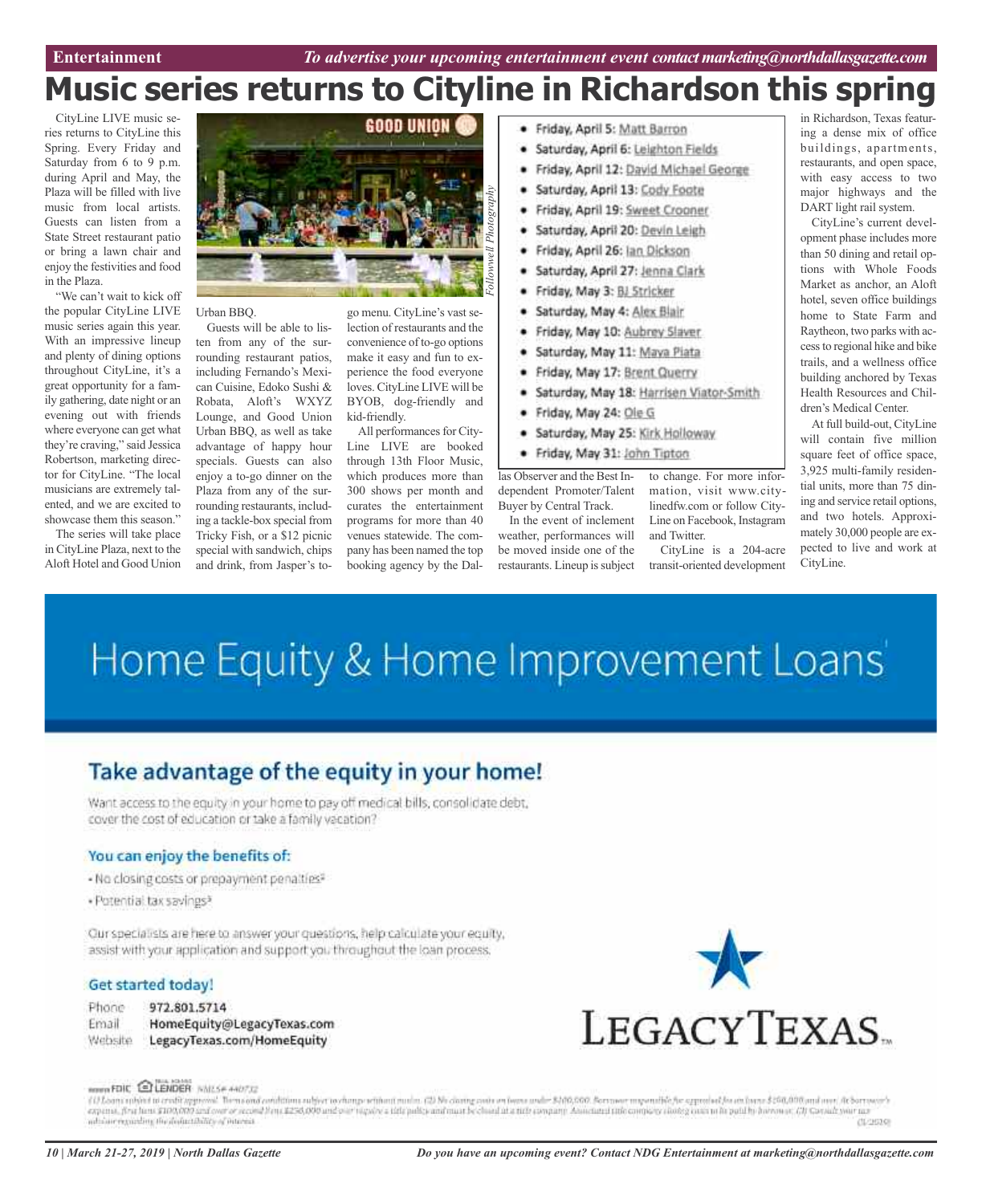## **Are your local utilities contracting with local minorities firms? Probably not!**

By Harry C. Alford and Kay DeBow

Utility companies are licensed monopolies. They are authorized to provide services such as water, heating, phone and cable services. These services are virtually necessary, and we have no choice but to utilize some or all those licensed within our communities. You select them to provide the necessary services and then they bill you and you must pay them or get your service terminated with no recourse. "They got'cha!" as the saying goes.

Most of you don't realize that these monopolies have a responsibility to the minority businesses located in your designated areas. They must include in their contracting activities enough amounts of subcontracting to the locally based minority firms within their territories. Most of you do not know this and thus have little concern about the

issue. That is so unfortunate! Minority citizens pay billions of dollars to these firms and when it comes to how diverse is their procurement practice, they don't have a clue. Thus, in most cases, these utility firms are not being monitored in their procurement activities.

These utilities contract with the federal government via the General Services Administration. The services they provide the public are contracted. The services they pay to vendors in the performance of those contracts are subcontracts. We have a vested interest in knowing who those subcontractors are and how many of them represent the businesses located in those applicable areas, including ethnic minority owned firms.

For example, the city of Indianapolis has a population that is 40 percent minority. The utilities that service the marketplace

should be subcontracting with minority owned firms to the amount totaling 40 percent of those subcontracts. Obviously, this isn't happening and that is our fault! We aren't policing it and it will not become a reality until we do.

Here is our authority: The official publication and federal guideline is entitled, "GSA Procurement – Public Utilities' Plans for Small and Small Disadvantaged Subcontractors, G A O / G G D - 9 3 - 4 4": "Under the Federal Property and Administrative Services Act of 1949, as amended, GSA is authorized to enter into contracts with public utility firms for a maximum term of 10 years for the purchase of utility services for federal agencies. Contracts may be either areawide – providing service for several agencies in a service territory – or single point – providing service for one facility. GSA's policy is to obtain services under a for-

#### **Frazier House Lunch & Learn Series presents 'Identifying Your Gift to Get to Your Destiny'**

Erika Estes, speaker and strategist, will help participants identify gifts that individuals have that will help them get to their destiny at the upcoming Lunch & Learn series class set for Tuesday, March 26, from 11:30 a.m. to 1 p.m. at Frazier House, 4600 Spring Avenue in Dallas.

The free session will help participants create their brand and create a strategic implementation plan of action to get them to their destiny.

The Lunch & Learn Series is a signature program of the Zan Wesley Holmes, Jr. Community Outreach Center. It launched in July 2018 with Marketing Basics and continues each month with a class that provides learning opportunities for small businesses and nonprofit organizations, specifically targeted to those in the South Dallas area.

Erika Estes says her mission is to help individuals reach their desired destiny by creating their own personal blueprint that caters to their gifts. "If you want to change your career or take gift to the next level, let's go," she says. Estes noted that she has always been

Dallas, TX 75248) North **DART,** continued from Page <sup>5</sup>

• Thursday, March 28 at 6:30 p.m. in the Richardson Civic Center (411 West Arapaho Road, Richardson, TX 75080)

• Tuesday, April 2 at 6:30 p.m. at Element by Westin – Dallas/Fort Worth Airport

(3550 West IH 635, Irving TX 75063, Park in North Lot by LBJ/635) • Wednesday, April 3 at

6:30 p.m. at the Addison Conference Center (15650 Addison Road, Addison, TX 75001)

passionate about helping individuals reach their full potential. Her gift is preparing your blueprint designed for your gift and talent so you are able to soar into your future.

Estes said, "as a young girl, I loved being my own boss! ("Little Entrepreneur") Instructing people on how to implement their business brand and target their market, comes natural, she said. It has always been my passion to see people prosper and I am ready to help you!

To register:/www.zwhjcoc.org/classes-destiny.

If you can't make it to one of the meetings, check out DART.org/cottonbelt to get all the details and shoot us an email at Cotton-Belt@DART.org to share your thoughts or suggestions. You can also get more information from DART Community Engagement by calling (214) 749-2543.

mal, written contract if the estimated annual cost of the services will exceed \$25,000.

In addition, the Small Business Act, as amended, generally requires that federal contracts exceeding \$500,000 (\$1 million for construction contracts) that have subcontracting possibilities contain subcontracting plans providing for the maximum practicable opportunity for small business concerns and small business concerns owned and controlled by socially and economically disadvantaged individuals. Under the act, failure to comply in good faith with subcontracting plan requirements will be considered a material breach of contract. Further, legislation stipulates that when a contractor fails to make a good faith effort to comply with a subcontracting plan, the contractor must pay damages to the government. Based on leg-

**NDG** seeks Intern Video Producer

The North Dollar Gazette is a community-driven newspaper with a digital prosence socking a new Video'Audio Producer Intam for our new video plinform and to assist with the growth of out modia company through quality video production.

The Producer will be responsible for recording, editing and preparing final draft of our video content in our in-house studio. The producer will record and broadcast via Facebook weekly shows. Afterwards using Final Pro Cor and other related tools, the footage will he finalized and uploaded to our YouTube channel

The right cardidate will have the following skills;

· Experience using video and millio production and post production techniques and software for live treaming and find YouTube videos.

- \* Experience using digital content setterare<br>\* Basic graphic design experience
- Create circuret based upon agreed criteria
- · Understand how to use various social media plat-
- tingas for live video events.

· Good time and project management skills<br>· Attention to detail as it relates to spelling and

· Provide regular status updates to stakeholders and minagement

The work will be completed at our studio located at Regal Row & Stemmons with a schedule of up to 15 hours a week. Pay rate is \$12-15. per hoor.

Resumes must be sent to ngarcia@northdallasgazette.com to be considered.

Aong 2 alias



Wait! It gets better: "Noncompliance with subcontracting plan requirements does not necessarily mean that utilities are not subcontracting with small and small disadvantaged businesses. However, without the plans, GSA can neither confirm that utilities have plans to use small and small disadvantaged businesses nor monitor compliance with such plans."

So, when we ask a utility to submit their subcontracting plan to us, we expect to get it. This is public information. A bigger request would be: "Do you have a plan?" If they don't submit a copy of the plan and a subsequent report on their success, then you must go to

the GSA and ask for enforcement. They are in violation of federal law!

Back in the 1990's we had great success in making these utility companies do the right thing. Perhaps it is time, once again, to awake them and put them in good compliance. In the end, they will help bring millions of dollars to their local minority firms and that money will recycle many times within their community and create new jobs. This is what a Black chamber of commerce is about – bring economic empowerment to African American communities via entrepreneurship.

*Mr. Alford is the Co-Founder, President/CEO of the National Black Chamber of Commerce. Ms. DeBow is the Co-Founder and Executive Vice President of the chamber. Website: www.nationalbcc.org Emails: halford@nationalbcc.org kdebow@nationalbcc.org*



*March 21-27, 2019 | North Dallas Gazette |11*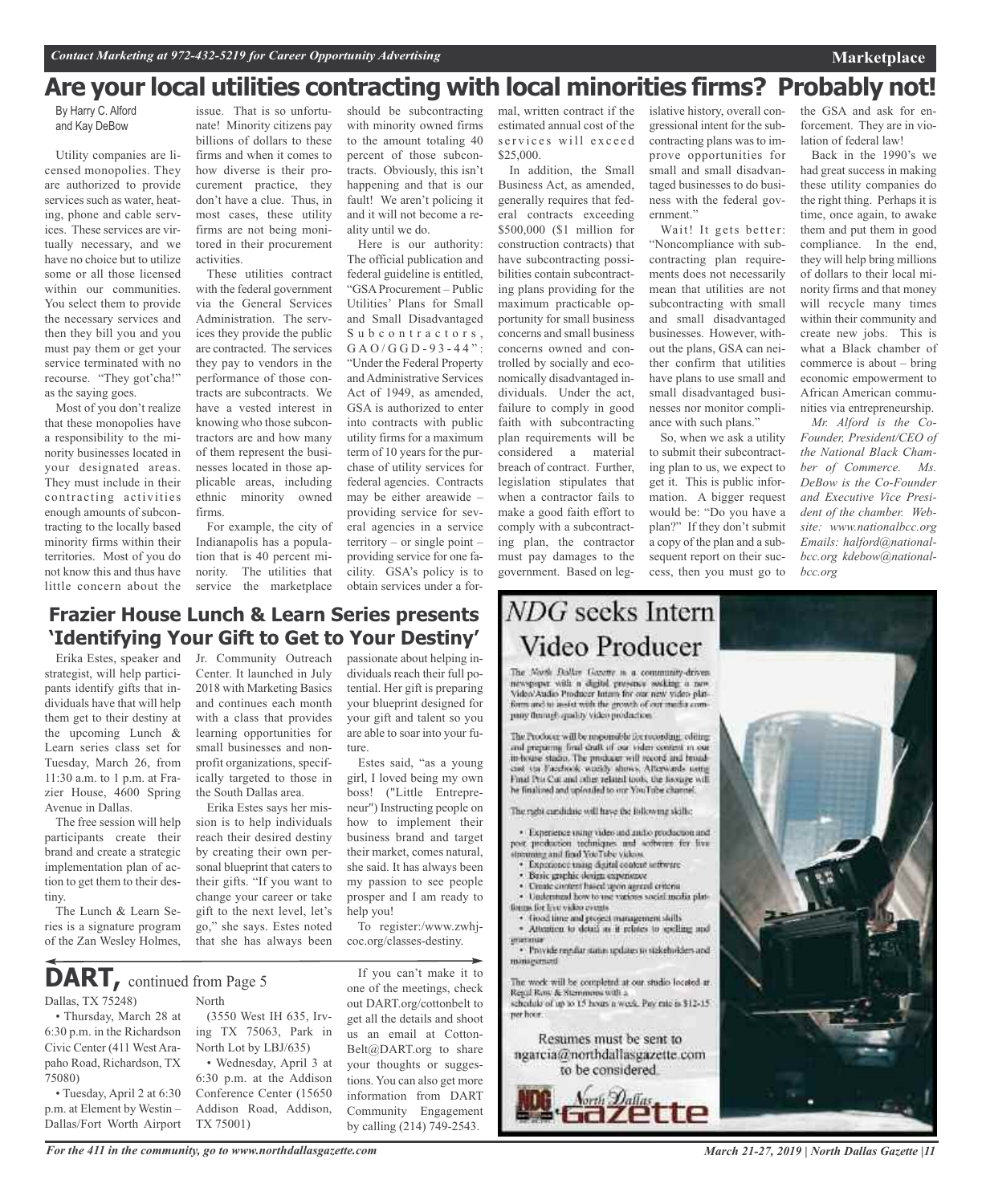## **Survey shows workers frustrated because of poor communication**

costs.

SAN BRUNO, CA - At a time of economic uncertainty and record-low unemployment, a shocking number of U.S. employees are stressed, unhappy and ready to quit. According to findings from Dynamic Signal's Annual State of Employee Communication and Engagement Study, 80 percent of the U.S. workforce reports feeling stressed because of ineffective company communication - a 30 percent jump from just one year ago.

The 2019 study which surveyed 1,001 U.S. employees, also found that 63 percent of them have wanted to quit because ineffective communication interfered with their ability to do their job - almost double

ing green Halloween masks from Toys R Us. Set decoration (Lauri Gaffin), art direction (Elena Albanese), production design (Andy Nicholson) and cinematography (Ben Davis) all look rehashed from other nondescript action hero/sci-fi movies. Add in the dullest of special effects (once you've seen Larson shoot power waves out her fists, it loses its shimmer) and visually everything is humdrum. With nothing to look at, attention gets focused on the story, direction, pacing and acting: One civilization fighting another civilization is not exactly an earth-shattering premise. When the oh-too-conventional script by writers/directors Anna Boden and Ryan Fleck (Half Nelson) and co-writer

**MARVEL,** continued from Page <sup>9</sup>

from the 33 percent in 2018. Companies aren't prioritizing Employee Communication and Engagement highly enough:

• 70 percent of employees feel overwhelmed because of broken communication methods and fragmented information

• More than half of employees wouldn't confidently advise keeping their CEO because of the poor communication

• 17 percent would recommend firing their CEO based on how the company communicates to all of its employees

• 78 percent of employees surveyed said improving employee communication and engagement should be a higher priority for their cur-

Geneva Robertson-Dworet concentrates on fighting green plastic looking beings, it shoots blanks. A subplot that centers on Vers' personal hurdles and discovering her previous life

Adding in funny moments about the ineptitude of '90s technology, compared with today's high tech causes several smirks (remember floppy discs and pay phone booths?). Plus, the characters on earth, like the smart-mouthed Nick Fury (Samuel L. Jackson), who works with an organization called S.H.I.E.L.D, fellow pilot friend Maria (Lashana Lynch) and the enigmatic Supreme Intelligence being (Annette Bening) provide needed diver-

hits its target.

#### • A majority of employees don't feel like their

rent company

company communicates with them in a way that makes them want to be an advocate for the organization. Though a whopping 83 percent say they'd be an advocate if employee engagement was better

Dynamic Signal's survey results highlight the urgent business need for improved Employee Communication and Engagement.

On average, the cost to replace an employee is 33% of annual salary according to the Work Institute. At a Fortune 500 company with an average employee salary of \$73 thousand, each employee could cost around \$24 thousand to replace.

Hopefully, if Boden and Fleck go on to direct more Marvel films, they'll keep these standards in mind: Rivalries between warring factions have to be vicious, not polite. Fight scenes should be thrilling. Battles in space need to be spectacular. Airplane chases should be riveting. Fistfights have to be imaginatively staged and choreographed. Chase scenes where heroes run after enemies must be an adrenaline rush. If you can't hit those marks, why bother?

Editors Debbie Berman and Elliot Graham do the best they can with the footage they were given. What's on view has a rhythm. It's not like you're squirming in your seat for 2h and 4m. Boredom is not the overwhelming takeaway. Neither is excitement. Brie Larson, an excellent

"When developing a place branding strategy it's crucial to look at these stages through the lens of each audience 'persona'," says Ryan. "Communities cannot just use a blanket approach and singular message for all

Ryan also explains "too often communities skip steps in the funnel and only focus on awareness."

Communities cannot sim-

audiences."

**CHAMBER,** continued from Page <sup>7</sup>

sions.

TX, describes this marketing process as "Place Branding."

Acommunity's "brand" is the promise of what it has to offer new residents or employees. In order to communicate that brand promise effectively, the interests and perspectives of each target audience must be understood. Customized marketing and communication tools can then be used to move each audience target, or 'persona', through a process similar to a traditional sales funnel. Encouraging them to choose, and ultimately champion the community.

Awareness > Consideration > Experience > Ambassador

ply tell their story, but must also provide their target audiences with opportunities to communicate their own experience and help shape it. Most brands are busy pro-

dramatic actress, injects humanity, doubt and imperfection into her Vers. It's just enough to make what could have been a cliché character somewhat intriguing. Not much more. Jackson as Fury buddy's up to the lead and adds comic relief. Jude Law is miscast and too British and reserved for his mentor role. Mendelsohn fares slightly better as the green monster Talos. Other supporting actors don't get enough screen time to show their real talent: Gemma Chan, Algenis Perez Soto and Djimon Hounsou. The perfectly written, directed, acted and produced Wonder Womanshould have been nominated for an Oscar. It paved the way for Captain Marvelto succeed as an art form, at the box office and with a female protagonist in a predominantly male genre. WWcasts a

With the average Fortune 500 company employing more than 52,000 workers, this leaves those large companies with a rough average risk of more than \$1.2 billion in turnover-related

These risks can be prevented by improving employee engagement. Organizations with higher employee engagement see 24 percent greater worker retention, 21 percent higher profitability, and 17 percent more productivity, according to Gallup's State of the American Workplace report, released in 2017. "It's obvious that a tight labor market in recent years has highlighted the need to improve the employee experience, but poor internal

moting and building a community around their unique benefits in order to increase sales. Communities can do the same to ensure they continue to grow and enhance the quality of life for all who live and work there.

communication is leaving workers stressed and ready to look for other jobs," said Russ Fradin, CEO of Dynamic Signal.

"Companies need to get ahead of the problem of broken employee communication if they're going to have the internal alignment to meet business goals, the culture to retain talent, and the agility to respond to a possible economic downturn."

U.S. employees clearly value more effective Employee Communication and Engagement at their companies, making them hungry for improvement, even more so than compensation. In fact:

• 90 percent of employees say good company commu-

shadow so big that any similar film that follows will have to bring its A game to equal it and an A+ game to beat it. Captain Marvelrates a C.

In the least, thanks to this prequel, audiences will know how Captain Marvel nication is key to a positive working environment

• Even with lower-thanideal pay, 69 percent of employees would be less likely to quit if their company was more effective at communicating

• 85 percent of employees consider effective communication an "employee benefit"

• 67 percent of employees would go "above and beyond" their duties if they felt more valued and engaged

• A majority of employees (52 percent) said they had witnessed poor financial outcomes (missed sales, damaged company reputation) due to poor communication

got her ultra-powerful mojo and how the S.H.I.E.L.D. got its start. Many will wish that the film aimed higher than that.

*Visit NNPA News Wire Film Critic Dwight Brown at DwightBrownInk.comand BlackPressUSA.com.*

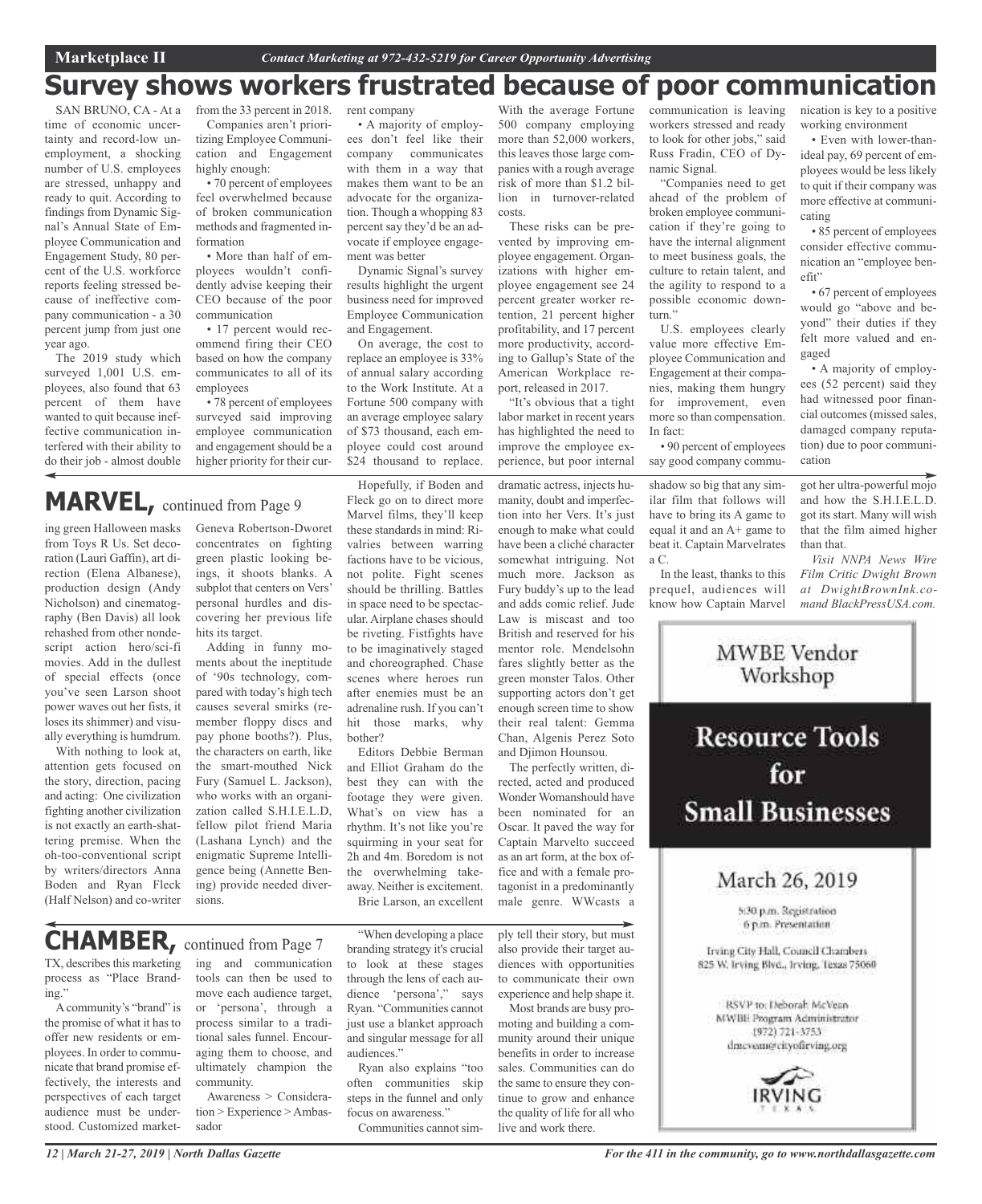**Career Opportunity** *Contact Marketing at 972-432-5219 for Career Opportunity Advertising* **Legal Notices / Career**

## **Upcoming DFW area job fairs**

**Paid Internship opportunity**

**for writers, college students in the Dallas Area**

#### **March 22 Car Cleaners & CSR Hiring Event**

The Car Cleaners & CSR Hiring Event will be held on March 22, from 11 a.m. to 2 p.m. at Hertz Admin Building, in Dallas. They will be looking for car cleaners, flex representatives, instant return reps, and counter sales reps. Must be 20 years of age with a valid drivers license. Bring a copy of your resume. Please contact recruiter: Kristin at 210-323-3518.

#### **March 27 Great Wolf Lodge Hiring Event**

The Great Wolf Lodge Hiring Event will be held on March 27, from 2 p.m. to 6 p.m. at Great Wolf Lodge Conference Center, in Grapevine. Positions include: room attendant & house attendant, housekeeping supervisor, lifeguard, prep cooks, dishwashers, hotel engineer/maintenance tech, retail attendant, magiquest attendant, arcade attendant, costumed characters, snack bar attendant, banquet servers, restaurant servers, restaurant busser, and restaurant host. To apply visit indeed.com.

#### **March 28 North Lake College Spring Career Fair**

The North Lake College Spring Career Fair will be held on March 28, from 10 a.m. to 2 p.m. at the Student Life Center, at North Lake College. Be sure to bring plenty of resumes and dress for success. More than 50 employers will attend this event. For more information contact 972-273-3140 or Nlccareers@dcccd.edu.

#### **March 30 You Bring The Power - Full Stack Developer Hiring Event**

You Bring The Power - Full Stack Developer Hiring Event will be held on March 30, from 9 a.m. to 6 p.m. at Infosys Richardson



Office, in Richardson. Test your coding skills and compete for a place on Infosys' elite full stack developer coding environment. They will be running a 1-day hiring event, where you can put your coding skills to the test and find out if you have what it takes to be a Power Programmer at Infosys. Infosys welcomes all talented programmers in Texas. You choose the languages and technologies you'd like to use to solve the problem. All you need is a valid ID. We'll provide the rest, including refreshments, as well as a labtop. The deadline for applications is March 29. They have a cap of 80 programmers and will notify applicants on a firstcome first-served basis.

#### **Overview**

The Inside Sales person will serve as the primary sales and account management representative to existing and new customers within the assigned territory. In this role, you will be responsible for increasing sales and the distribution of our products/services. Additional tasks include growing and developing relationships with customers, gathering requirements and negotiating terms to provide products to a wide variety of industry and applications. The ISR always applies resourcefulness and strong attention to detail while converting inquiries into orders, to ensure the best possible customer buying experience.

#### **Responsibilities**

- Accountable to achieve sales revenue, volume and profit objectives in assigned territory. • Actively listens to customer needs, identifies and investigates customer requirements and provide solutions to meet their needs.
- Make accurate cost calculations to provide customers with quotations.
- Negotiate the terms of agreements and close sales.
- Develop and maintain relationships with existing customers via phone calls and emails.
- Grows existing account base and develops new customers through up-selling and cold calls.
- Partner with Outside Sales Team Member(s) to provide superior customer service.
- Update and maintain customer records, files and other relevant customer information.
- Gather market and customer information to provide feedback on future buying trends;
- communicates data to Sales Management and Outside Sales Team.
- Identify new markets and business opportunities.

#### • Other duties as directed.

- **Qualifications**
- Bachelor's degree in Business Administration or Marketing preferred.
- 3-5 years successful inside selling experience preferred. Experience in stainless steel and light gauge coil slitting a plus.
- Ability to work in a fast-paced, self-directed entrepreneurial environment.
- Excellent communication skills, both verbal and written.
- Effective time management skills, ability to multi-task and prioritize day to day activities. • Computer proficiency including MS Word, Excel and Outlook.

| inig ivid word, excel and Outloo      |
|---------------------------------------|
| Apply at:                             |
| <b>Arbor Metals</b>                   |
| 811 Regal Row                         |
| <b>Dallas TX 75247</b>                |
| (Or email $HR@sss\text{-}steel.com$ ) |

To  $register$ Eventbrite.com. .

**March 30 Teacher Job Fair - Plano ISD**

The Teacher Job Fair for

dents and aspiring

experience and professional feedback.

Plano Independent School District will be held on March 30, from 9 a.m. to 11 a.m. in Plano.

Candidates must complete an online application to register for the event on

the Plano ISD employment website.

All 72 elementary and secondary campuses located in and served by the District will have representatives there with staff to speak to those interested in teaching and other professional opportunities.

To to receive an entry ticket to the job fair. Visit www.pisd.edu/page/5495 for all the details.



Tel: (972) 289-0723 Fax (972) 216-5637 www.tiseopaving.com

Performing Concrete Street Paving in the Metroplex Area We Accept Subcontracting Bids For All Public Works Projects in the Dallas Area. We Are Accepting Applications for Con-

crete Mixer Drivers and Heavy Equip-

ment Mechanics

**Equal Opportunity Employer** 

*For the 411 in the community, go to www.northdallasgazette.com*



to 20 hours a week at \$8.00 per hour. Applicants must have reliable transportation.

**Send resume and writing samples to: businessoffice@northdallasgazette.com**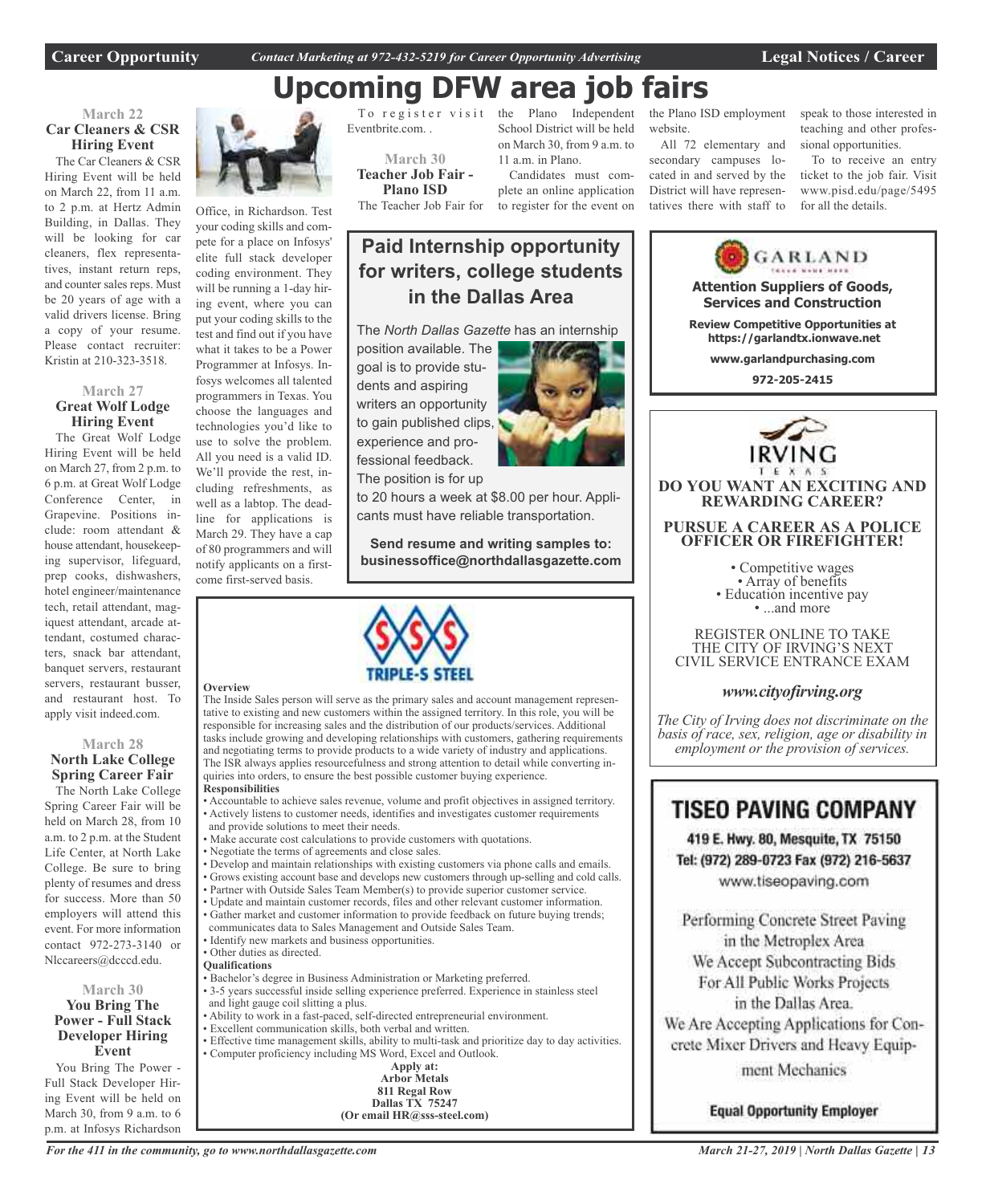#### **Church Happenings** *RG Apparel is the proud sponser of this page (www.RGApparel.com)*

#### **BETHEL BIBLE FELLOWSHIP, CARROLLTON (A NEW PLACE TO BELONG)**

*NOTICE: New Year, New You, Pastor Woodson serves the community by providing "Professional Therapy and Counseling Services" on a "Sliding Fee" scale. To schedule an appointment call the Pastoral Counseling Center at 972-526-4525 or email the church at www.bethelbiblefelloswhip.org*

**March 23, 9 am – 12 Noon** For only \$10 you are encouraged to join us at an Evangelical Covenant Church Crescendo Retirement Workshop. It will be worth your time to fellowship with us and learn some valuable information.

#### **March 24, 9:45 am**

Please join us in our quiet time, "Prayer and Meditation" followed by Morning Worship. You will be blessed and inspired as we celebrate service to God, our community and all mankind.

#### **March 27, 7 pm**

Join us for Wednesday's Prayer and Bible Study Class with Senior Pastor Woodson, Pastor Larry Gardner and others as we continue to study the book "Boundaries" when to say yes or how to say no by Dr. Henry Cloud and Dr. John Townsend with supporting chapters and verses. Spiritual maturity is God's desire for you; it's Time to Grow in the Word of God.

Dr. Terrance Woodson, Senior Pastor 1944 E. Hebron Parkway Carrollton, TX 75007 972-492-4300 www.bethelbiblefellowship.org

\_**FELLOWSHIP CHRISTIAN CENTER CHURCH IN ALLEN "THE SHIP" We are Saving You a Seat.**

#### **March 24, 9:45 am** You are invited to join us in our Sunday Morning Services as we praise and worship God in the Joycie Turner Fellowship Hall, followed by our Worship Services; and bring someone with you, you will be blessed. It's for God's glory and honor.

#### **March 27**

Join us in our Wednesday's 12 Noon-Day Live, Prayer and Bible Study class and/or our Wednesday Night Live, Prayer and Bible Study at 7 p.m. to learn more about God's Word. Be encouraged by God's plan for your maturity and His glory; and most of all; be prepared to grow.

Dr. W. L. Stafford, Sr.,Ed. D.

Senior Pastor 2450 K Avenue #300 Plano, TX 75074 972-379-3287 www.theship3c.org

#### **INSPIRING BODY OF CHRIST CHURCH, Let's Go Fishing! MATTHEW 4:19**

 $\mathcal{L}=\mathcal{L}^{\mathcal{L}}$  , where  $\mathcal{L}^{\mathcal{L}}$  , we have the set of the set of the set of the set of the set of the set of the set of the set of the set of the set of the set of the set of the set of the set of the set of

#### **March 22, 8 p.m.**

All men are invited to Men's Ministry meeting each Friday night at 8 pm, (IBOC promotes proactive male leadership.)

**March 24, 10 a.m.** Please join us for our Morn-

ing Service; and don't for-**IRS Problems? Call Kedra** 469.449.9833 Kedra A. Flowers CPA PC

### www.**IRSsafe.com**

## **Cemetary Space Broker will make you offer on your cemetery plot**



• Inherited plot and can't sell it? • Bought plot years ago and your plans have changed? • Singles space or Side by Side spaces is okay. We will make you a "cash offer" on your cemetery plot today! If you get voice mail-leave message phone number and information on cemetery space. We will get back to you

### **Call Us Today!!!!!!!! 972.432.5219**

get to invite family and friends to join us as we celebrate our Lord and Savior, Jesus Christ.

#### **March 25, 7 p.m.** You are invited to Monday School to see what God has to say to us in His Holy

Word. Pastor Rickie Rush 7701 S Westmoreland Road

Dallas, TX 75237 972-372-4262 www.Ibocchurch.org  $\mathcal{L}_\text{max}$  , which is a set of the set of the set of the set of the set of the set of the set of the set of the set of the set of the set of the set of the set of the set of the set of the set of the set of the set of

**MT. OLIVE CHURCH OF PLANO (MOCOP) (Uniting the Body of Christ for World Impact)**

**March 24, 10 a.m.** Join us for Morning Worship Service as we praise and worship God for His Honor and His glory. Don't forget to comeback at 7 p.m. for our Brazilian Church.

#### **March 27, 7 pm**

You're invited to our Wednesday's Bible Study class; you will learn what God has to say to us. Come to be encouraged by God's plan for your spiritual growth and His glory.

Dr. Sam Fenceroy, PhD Senior Pastor and Pastor Gloria Fenceroy 300 Chisholm Place

Plano, TX 75075 972-633-5511 www.mocop.org

#### **SHILOH MBC IN PLANO (WHERE COMMUNITY BECOMES FAMILY)**

 $\mathcal{L}_\mathcal{L}$  , where  $\mathcal{L}_\mathcal{L}$  is the set of the set of the set of the set of the set of the set of the set of the set of the set of the set of the set of the set of the set of the set of the set of the set of the

#### **March 2019**

You are invited and welcomed to join us during the month of March for our church-wide study and devotional series - JESUS: There's something about That Name!

During this month as we prepare for the season of

#### See CHURCH, Page 15

NDG now has a "Special Advertising Package" for churches and non-profit organizations that need to let the community know about your Special Event.

#### Opportunity You Can Measure...

#### **Church Events**

- Church Anniversary
- Pastor's Anniversary
- Women's Day
- Men's Day

#### **Non-Profit Org. Events**

- Fundraisers
- (Concerts)
- Special Events
- (Personal or Community)

## Special Rate \$199

(Black & White, per insertion) Ad size - 4.905"x 6"(Quarter Page, B&W) (NOTE: Color Ad \$75 extra per inserion) Production disclaimer - NDG ad meake-ready is not included in promotion.

Layout/production of "copy ready"ad will be a nominal extra cost. E-mail ad copy to:

> Marketing@NorthDallasGazette.com or call our Marketing Department today!



*14 | March 21-27, 2019 | North Dallas Gazette*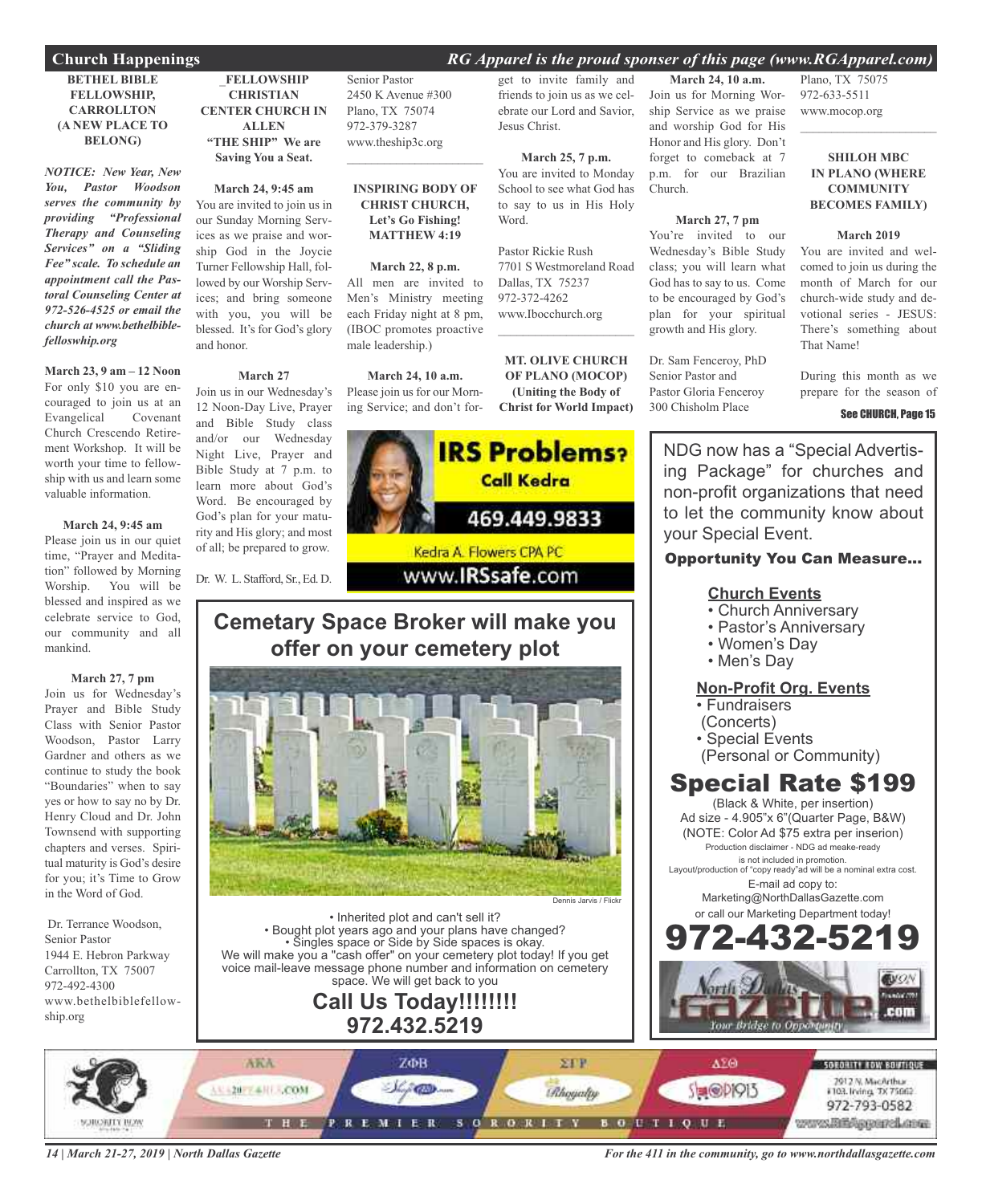Two famous quotations by Ashford: "I take pride in everything I do. I don't want to be handed anything.

"I can't run forever. I decided to go back to school for my degree, because I know now there's more to

Fame in 1997.

I want to earn it."

life than track."

North Dallas Gazette takes a moment to reflect on the past with **Historical Perspectives from Sister Tarpley** Hear what it was like growing up in <sup>a</sup> very different Dallas when Booker T. Washington was <sup>a</sup> black school. Sister Tarpley graduated frm

peared on each iron. Ruffles, fluted collars, and pleats were very popular in Victorian-era clothing. **Evelyn Ashford**, winner of four Olympic gold medals in 1984, 1988, and 1982. Also won a silver medal in 1988 and was inducted into Track and Field

and Women's Sports Hall of

## **Women's History Month 2019**



*Send email to: businessoffice@ northdallasgazette.com to sign up for Sister Tarpley's weekly electronic newsletter.*

The 2019 Women's History Month theme is **"Visionary Women: Champions of Peace & Nonviolence."**

The theme honors "women who have led efforts to end war, violence, and injustice and pioneered the use of nonviolence to change society."

A nonprofit educational organization founded in 1980 to bring women's stories and contributions to the fore.

The project was the force behind getting Congress to designate Women's History Month officially. And, I acknowledge Black women only.

ior Vice President of Applications and Services Infrastructure.

2012, she is responsible for a team of more than 2,000

developers, engineers and program managers who manage over 500 programs impacting AT&T's enterprise, consumer, and mobility services and create the tools developers inside and outside AT&T are using to build new apps and services. Her team is tightly integrated with the AT&T Foundry® innovation centers in Palo Alto, Calif., Plano, Texas, and Ra'anana, Israel.

**Ella Baker**, a civil rights activist, was a driving force in the creation of the country's premier civil rights organizations.

After graduating as valedictorian from North Carolina's Shaw University in 1927, Baker moved to New York City during the depression.

She was a founding member of the Young Negroes Cooperative League, whose members pooled funds to buy products and services at reduced cost.

In 1957 Baker and several Southern Black ministers and activists established the Southern Christian Leadership Conference, a major force in organizing the civil rights movement. **Henrietta Mahim Bradberry** was born in Franklin, Kentucky in 1903. This Black innovator was a housewife and inventor who held two patents. The first, for a bed rack attachment that allowed for the airing-out of clothes. Then Henrietta converted the rack into a new way for torpedoes to be shot from submarines!

**Bessie Coleman**, the first Black American woman aviator, had a postage stamp issued in her honor in 1995.

**Ethel L. Payne** was the first Black woman to receive accreditation as a White House correspondent.

**Susan Knox's** fluting iron made pressing the embellishments easier. The trademark featured the inventor's picture and ap-



*Marian R. Croak, Senior Vice President, AT&T Labs. Major developments, VolP*





**Marian R. Croak** is Sen-

**CHURCH,** continued from Page <sup>14</sup>

Named to that role in

excitement and expectancy on Easter Sunday morning. Then, we can join with the faithful who sing from the bottom of their hearts, "Hallelujah to the King of kings and Lord of lords- He

**March 24, 8 and 11 am** You are invited to our Worship Services as we honor God for His goodness and

Lives!"

faithfulness.

#### Lent, we will focus on the **March 27, 7 pm**

person and character of Jesus. Throughout this devotional time, our members will prepare their hearts so that when we share in the celebration of Palm Sunday, sit in reflection on Good Friday, and wake up with You're invited to our Wednesday's Bible Study class; you will learn what God has to say to us. Come and be encouraged by God's plan for your spiritual growth and His glory.

> **March 30, 9:30 am** Join Shiloh's Sister 2 Sister's Ministry as the host a Prayer Breakfast on Saturday, March 30th from 9:30- 11:30 am. Call the church for detail.

Dr. Isaiah Joshua, Jr. Senior Pastor 920 E. 14th Street Plano, TX 75074 972-423-6695 www.smbcplano.org